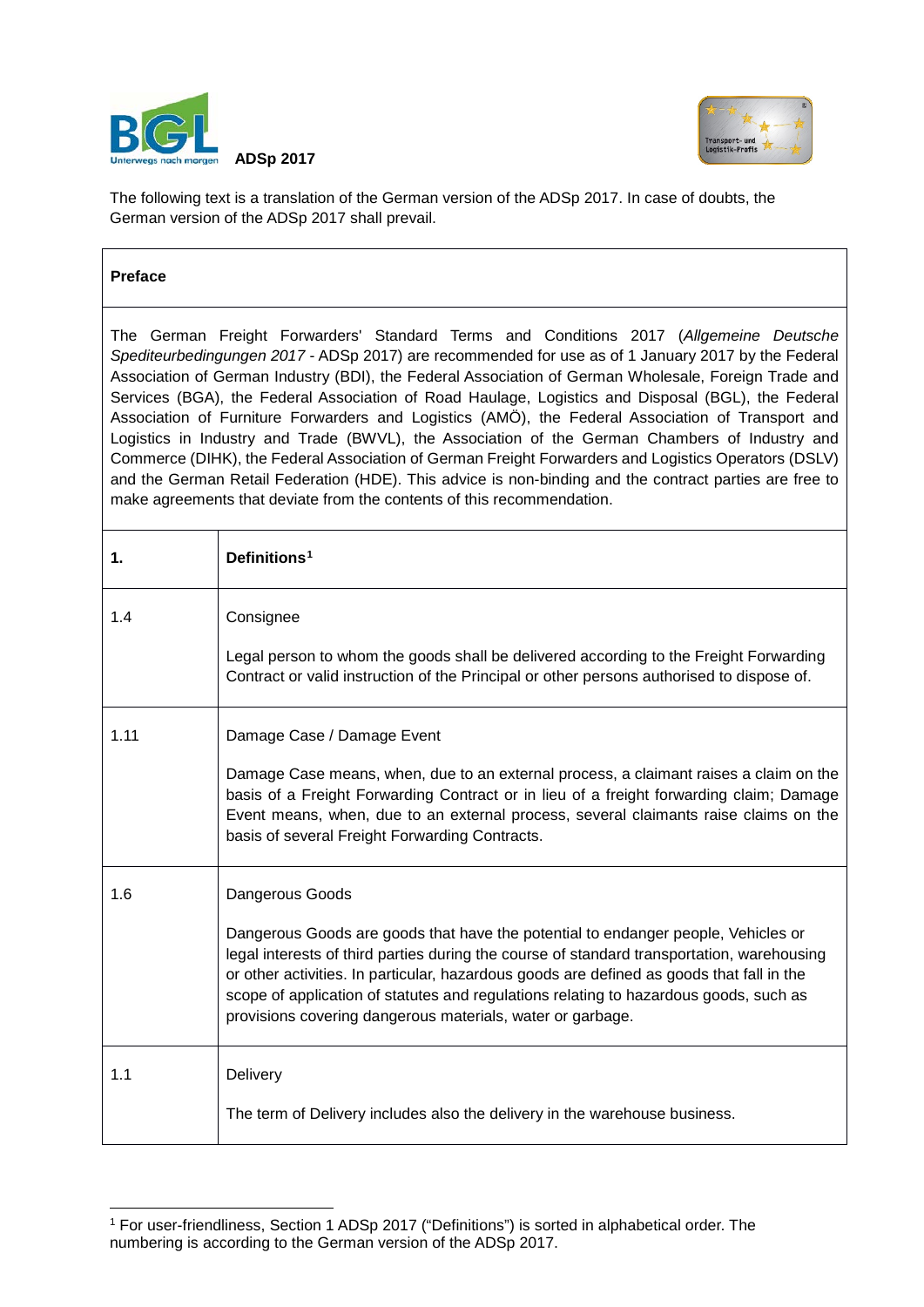| 1.13 | <b>Freight Forwarder</b>                                                                                                                                                                                                                                                                                                                                           |
|------|--------------------------------------------------------------------------------------------------------------------------------------------------------------------------------------------------------------------------------------------------------------------------------------------------------------------------------------------------------------------|
|      | Legal person, which concludes a Freight Forwarding Contract with the Principal. Freight<br>Forwarders are particularly carrier according to section 407, Freight Forwarder according<br>to section 453, warehouse keeper according to section 467 and sea freight carrier<br>according to sections 481, 527 HGB.                                                   |
| 1.14 | Freight Forwarding Contracts ("Verkehrsverträge")                                                                                                                                                                                                                                                                                                                  |
|      | The ADSp cover all Freight Forwarding Contracts undertaken by the Freight Forwarder<br>as contractor for all activities, regardless of whether they are freight forwarding, carriage<br>of goods (by sea), warehousing or other, typical services pertaining to the freight<br>forwarding business, such as customs handling, tracking of goods or cargo handling. |
|      | These terms and conditions also apply to all typical logistical services included in freight<br>forwarding, if these are in relation to the transport or warehousing of goods, in particular<br>to activities such as the creation of loading units, consignments, labelling, weighing of<br>goods and returns processing.                                         |
|      | Contracts about the presentation of manned motor Vehicles for use on instruction by the<br>Principal shall also be deemed as Freight Forwarding Contracts ("Lohnfuhrverträge").                                                                                                                                                                                    |
| 1.12 | Interfaces                                                                                                                                                                                                                                                                                                                                                         |
|      | After acceptance and before Delivery of the goods by the Freight Forwarder, Interfaces<br>are defined as any transition of the goods from one legal person to another any<br>transhipment from one Vehicle to another, any (temporary) storage.                                                                                                                    |
| 1.7  | <b>Loading Means</b>                                                                                                                                                                                                                                                                                                                                               |
|      | Means for the aggregation of Packages and for the creation of loading units, such as<br>pallets, container, swap trailers, bins.                                                                                                                                                                                                                                   |
| 1.16 | <b>Material Contractual Obligations</b>                                                                                                                                                                                                                                                                                                                            |
|      | Material Contractual Obligations are defined as those that initially enable the contractually<br>agreed fulfilment of the Freight Forwarding Contract and on which the contracting partner<br>is entitled to reasonably rely on.                                                                                                                                   |
| 1.10 | Packages                                                                                                                                                                                                                                                                                                                                                           |
|      | Single items or units formed by the Principal for the fulfilment of the order with or without<br>Loading Means, which the Freight Forwarder must handle as one ensemble (freight item<br>as defined by sections 409, 431, 504 German Commercial Code (HGB).                                                                                                        |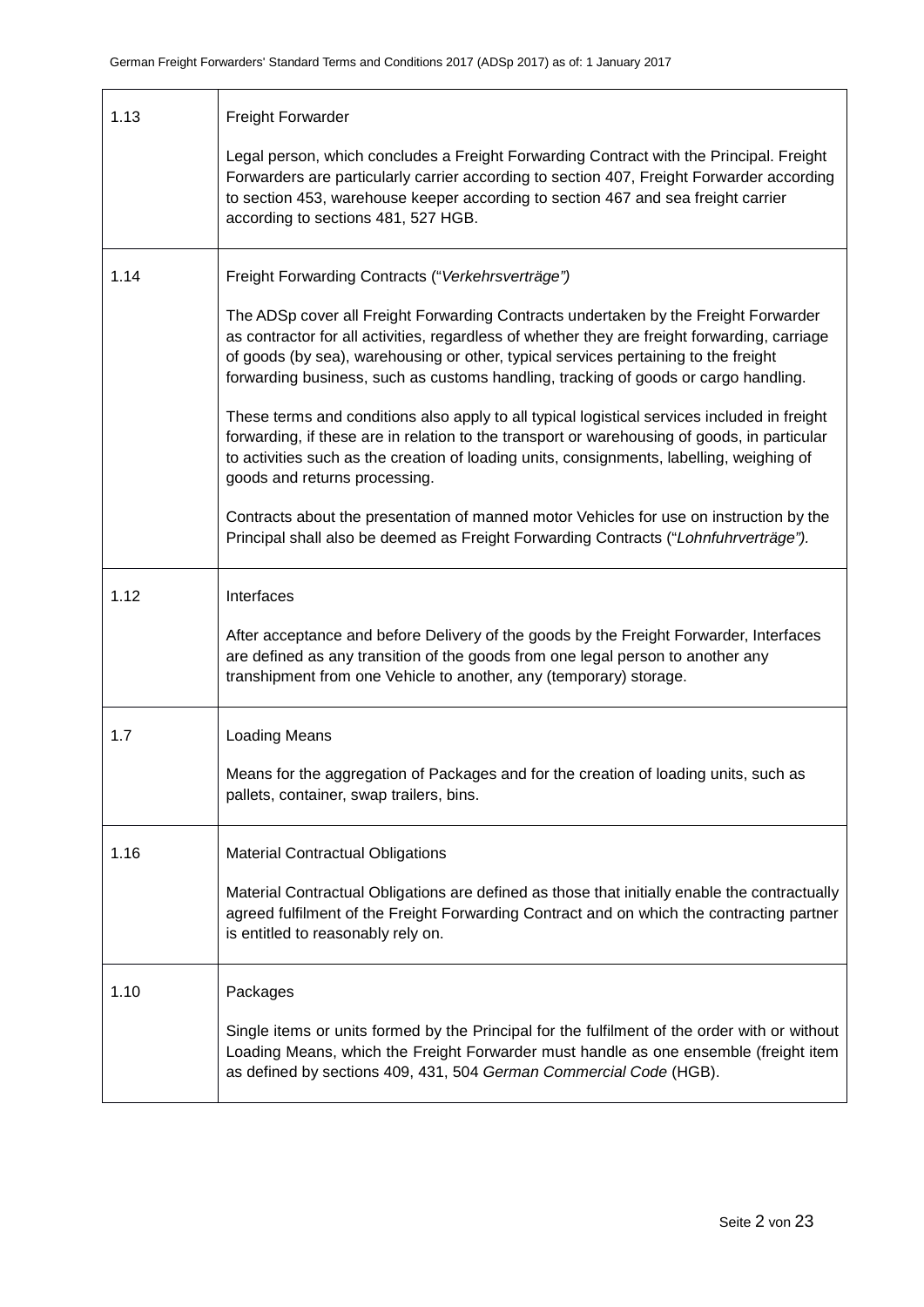| 1.8  | Place of Loading / Discharge                                                                                                                                                                                                                                                                                                                                                                                       |
|------|--------------------------------------------------------------------------------------------------------------------------------------------------------------------------------------------------------------------------------------------------------------------------------------------------------------------------------------------------------------------------------------------------------------------|
|      | The postal address, if the parties have not agreed on a more precise location.                                                                                                                                                                                                                                                                                                                                     |
| 1.19 | Point of Time                                                                                                                                                                                                                                                                                                                                                                                                      |
|      | Agreed Point of Time for the arrival of the Freight Forwarder at the Place of Loading or<br>Place of Discharge.                                                                                                                                                                                                                                                                                                    |
| 1.2  | Principal                                                                                                                                                                                                                                                                                                                                                                                                          |
|      | Legal person which concludes a Freight Forwarding Contract with the Freight Forwarder.                                                                                                                                                                                                                                                                                                                             |
| 1.15 | Shipper                                                                                                                                                                                                                                                                                                                                                                                                            |
|      | Legal Person, which hands over the goods for transportation according to the Freight<br>Forwarding Contract or on a valid instruction.                                                                                                                                                                                                                                                                             |
| 1.3  | <b>Theft-Sensitive Goods</b>                                                                                                                                                                                                                                                                                                                                                                                       |
|      | Theft-Sensitive Goods are those exposed to an increased risk of robbery and theft, such<br>as money, precious metals, jewellery, watches, precious minerals, art, antiques, check<br>books, credit cards and/or other payment means, stocks and security papers,<br>documents, spirits, tobacco, entertainment electronic goods, telecommunications goods,<br>IT equipment and accessories as well as smart cards. |
| 1.18 | <b>Time Frame</b>                                                                                                                                                                                                                                                                                                                                                                                                  |
|      | Agreed Time Frame for the arrival of the Freight Forwarder at the Place of Loading or Place<br>of Discharge.                                                                                                                                                                                                                                                                                                       |
| 1.9  | Time of Performance                                                                                                                                                                                                                                                                                                                                                                                                |
|      | The time (date, time of day) up to a particular performance must be taken place, for<br>example a Time Frame or Point of Time.                                                                                                                                                                                                                                                                                     |
| 1.17 | Valuable Goods                                                                                                                                                                                                                                                                                                                                                                                                     |
|      | Good, at the time and place of taking over, with an actual value of at least 100 Euro/kg.                                                                                                                                                                                                                                                                                                                          |
| 1.5  | Vehicle                                                                                                                                                                                                                                                                                                                                                                                                            |
|      | Means of transport for the transportation of goods on traffic routes.                                                                                                                                                                                                                                                                                                                                              |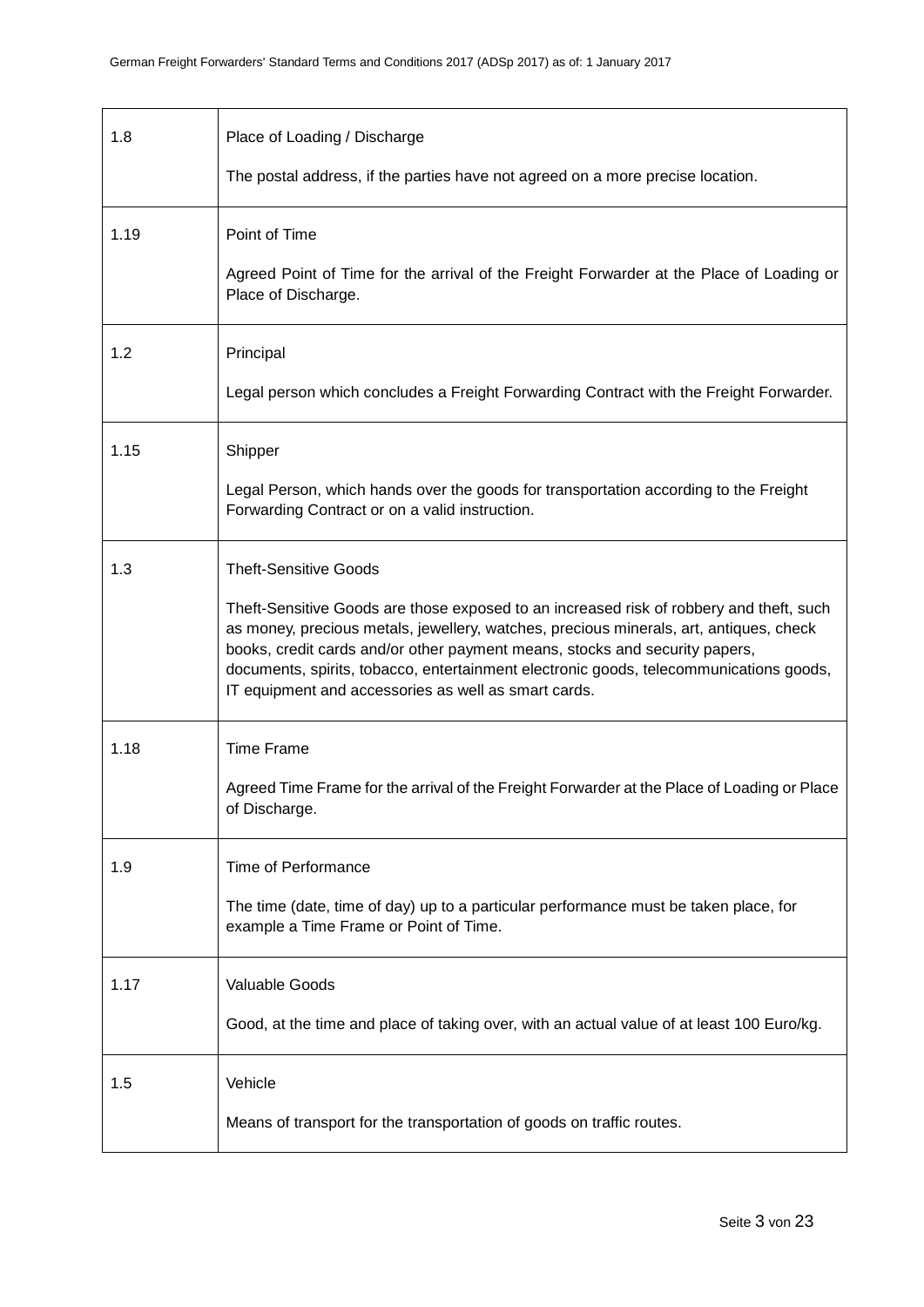| 2.    | Scope of application                                                                                                                                                                     |
|-------|------------------------------------------------------------------------------------------------------------------------------------------------------------------------------------------|
| 2.1   | The ADSp cover all Freight Forwarding Contracts undertaken by the Freight Forwarder<br>as contractor.                                                                                    |
| 2.2   | Statutory provisions which cannot be modified by pre-formulated standard terms and<br>conditions take precedence over the ADSp.                                                          |
| 2.3   | The ADSp do not apply to businesses that are exclusively dedicated to:                                                                                                                   |
| 2.3.1 | packaging,                                                                                                                                                                               |
| 2.3.2 | transportation and warehousing of towed or salvaged goods,                                                                                                                               |
| 2.3.3 | transportation and warehousing of removal goods according to section 451 HGB,                                                                                                            |
| 2.3.4 | storage and digitalisation of files; files are all types of embodied and digitalised business<br>papers, documents, data storage mediums and similar objects for information collection, |
| 2.3.5 | abnormal and heavy-load transports, which require a transportation regulation<br>permission or exception, crane services and associated assembly work,                                   |
| 2.4   | The ADSp do not apply to Freight Forwarding Contracts with consumers as defined in<br>Section 13 German Civil Code (BGB).                                                                |

| 3.    | Obligation of the Principal regarding placing of orders, information requirements,<br>special goods                                                                                                                                                                                                                                                                                                                              |
|-------|----------------------------------------------------------------------------------------------------------------------------------------------------------------------------------------------------------------------------------------------------------------------------------------------------------------------------------------------------------------------------------------------------------------------------------|
| 3.1   | The Principal shall inform the Freight Forwarder about all relevant parameters affecting<br>the carrying out of the order.<br>These include                                                                                                                                                                                                                                                                                      |
| 3.1.1 | addresses, type and quality of the goods, the gross weight (including packaging and<br>Loading Means) or otherwise specified quantities, marks, numbering, quantities and type<br>of Packages, specific characteristics of the goods (such as live animals and plants,<br>perishability), the value of the goods (for example for customs purposes or the insurance<br>of goods according to clause 21 ADSp) and Delivery times, |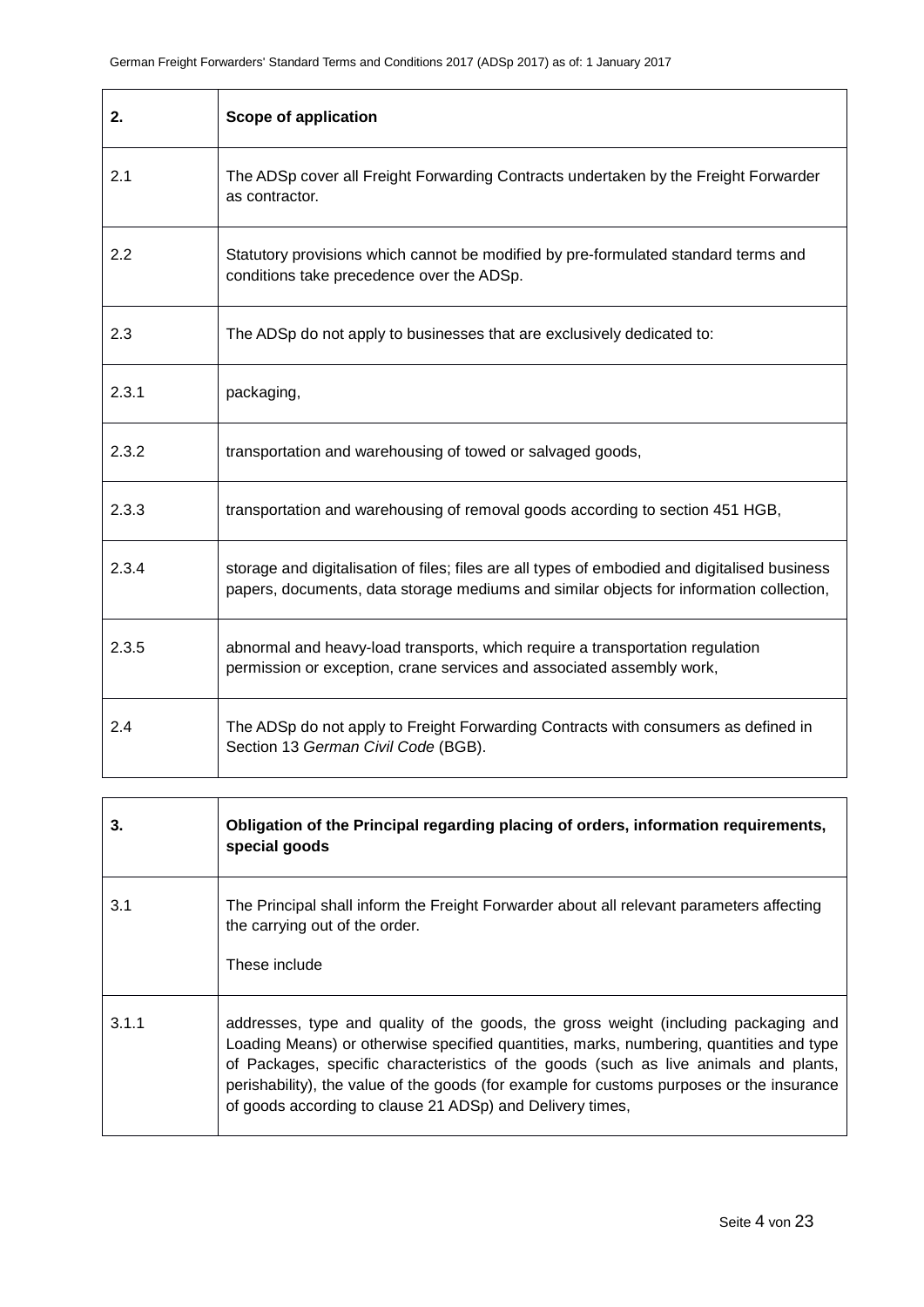| 3.1.2 | all public-legal duties and safety regulations, such as duties relating to customs, foreign<br>trade regulations (particularly those relating to goods and people as well as specific<br>country embargos) and legal safety obligations.                                                                                                                                                                                                                                                                                                                                                                                                                                                                                                            |
|-------|-----------------------------------------------------------------------------------------------------------------------------------------------------------------------------------------------------------------------------------------------------------------------------------------------------------------------------------------------------------------------------------------------------------------------------------------------------------------------------------------------------------------------------------------------------------------------------------------------------------------------------------------------------------------------------------------------------------------------------------------------------|
| 3.1.3 | in case of carriage of goods by sea, all relevant data in the compulsory form relating to<br>safety statutes (e. g. International Convention for the Safety of Life at Sea (SOLAS).                                                                                                                                                                                                                                                                                                                                                                                                                                                                                                                                                                 |
| 3.1.4 | intellectual property rights of third parties, such as trademark and license limitations<br>which are connected to the possession of the goods, including legal or regulatory<br>hindrances capable of prejudicing the processing of the order.                                                                                                                                                                                                                                                                                                                                                                                                                                                                                                     |
| 3.1.5 | specific technical requirements for the means of transport and particular cargo securing<br>means to be supplied by the Freight Forwarder.                                                                                                                                                                                                                                                                                                                                                                                                                                                                                                                                                                                                          |
| 3.2   | In case of Dangerous Goods, the Principal must inform the Freight Forwarder in due time<br>and in text form about the quantity and specific nature of the hazard including - if required<br>- the necessary safety measures. If Dangerous Goods fall into scope of the law on the<br>transport of dangerous goods (Gesetz über die Beförderung gefährlicher Güter (GGBefG)<br>or if other transported and stored goods fall into scope of other Dangerous Goods or<br>garbage related statutes or regulations, the Principal must provide the relevant information,<br>in particular the classification according to the relevant Dangerous Goods laws, and, at the<br>latest, during the handover of the goods, supply the required documentation. |
| 3.3   | In case of valuable or Theft-Sensitive Goods, the Principal must inform the Freight<br>Forwarder in text form regarding the type and value of the goods and the current risks<br>involved to enable the Freight Forwarder to assess the acceptance of the order or take<br>appropriate measures for the safe and damage-free completion of said order. In case of<br>acceptance of the order, the Freight Forwarder is obliged to undertake appropriate safety<br>measures for protecting the goods.                                                                                                                                                                                                                                                |
| 3.4   | The Principal is responsible for supplying the Freight Forwarder with all information,<br>certificates and other documentation required, such as customs classification, for the<br>correct processing of customs or other statutorily required handling of the goods,<br>including, but not limited to, security checks for air freight shipments.                                                                                                                                                                                                                                                                                                                                                                                                 |

|     | <b>Rights and duties of the Freight Forwarder</b>                                                                                                                                                                                                      |
|-----|--------------------------------------------------------------------------------------------------------------------------------------------------------------------------------------------------------------------------------------------------------|
| 4.1 | The Freight Forwarder shall act in the interest of the Principal, check the placed order for<br>obvious faults and immediately inform the Principal, if required, about all dangers known<br>by the Freight Forwarder for the fulfilment of the order. |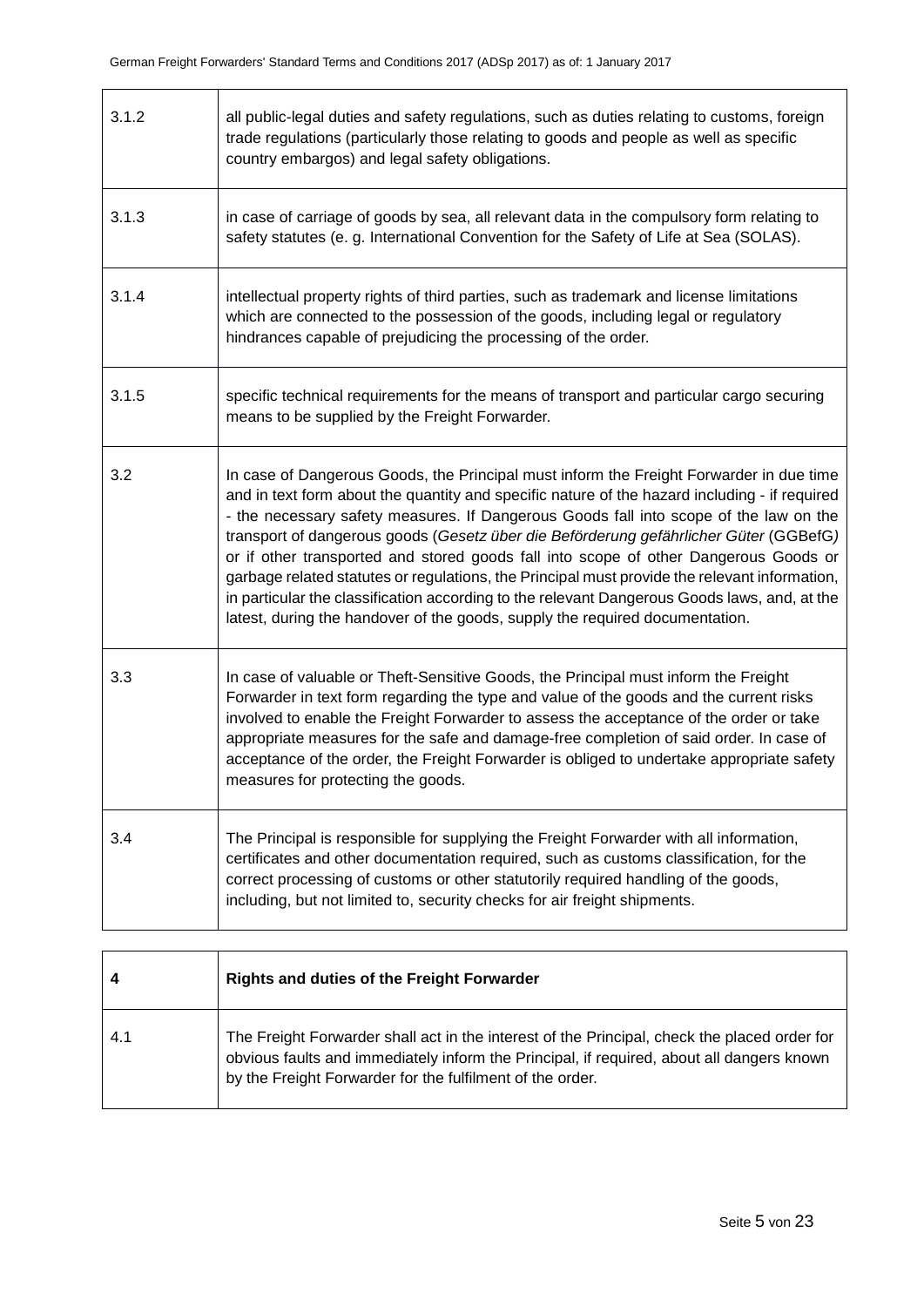$\overline{1}$ 

┯

| 4.2   | The Freight Forwarder takes care that the Vehicles, loading safety means and, if their<br>presentation is agreed, Loading Means are in a technically perfect condition, comply with<br>statutory provisions and the requirements of the Freight Forwarding Contract. Vehicles and<br>Loading Means shall be equipped with the typical appliances, equipment or methods for<br>the protection of the goods, in particular loading safety means. Vehicles shall have low<br>emissions and noise as well as low energy consumption. |
|-------|----------------------------------------------------------------------------------------------------------------------------------------------------------------------------------------------------------------------------------------------------------------------------------------------------------------------------------------------------------------------------------------------------------------------------------------------------------------------------------------------------------------------------------|
| 4.3   | The Freight Forwarder shall deploy reliable, appropriate and, for the particular task in<br>question, suitable and duly employed, qualified and trained drivers and, if required, with a<br>driver certification.                                                                                                                                                                                                                                                                                                                |
| 4.4   | On foreign premises, the Freight Forwarder shallt comply with the house rules, plant or<br>construction site regulations in force, if they were announced to the Freight Forwarder.<br>Section 419 HGB remains unaffected.                                                                                                                                                                                                                                                                                                       |
| 4.5   | The Freight Forwarder is entitled to make customs clearance dependent on issuance of a<br>written power of attorney that assigns direct representation.                                                                                                                                                                                                                                                                                                                                                                          |
| 4.6   | If the Freight Forwarder is assigned with the cross-border transportation of the goods or<br>the import or export customs clearance, the Freight Forwarder is, in case of doubt, also<br>entitled to act in regards to the customs or other statutorily required handling of the<br>goods, if the transport of the goods to the agreed destination would be impossible without<br>such action.                                                                                                                                   |
|       | The Freight Forwarder is hereby entitled                                                                                                                                                                                                                                                                                                                                                                                                                                                                                         |
| 4.6.1 | to open Packages whenever such action is necessary to comply with statutorily required<br>controls (for example, Freight Forwarder as regulated agent), and, subsequently, to<br>undertake all measures necessary to complete the order, such as repackaging the goods.                                                                                                                                                                                                                                                          |
| 4.6.2 | to advance payments required by customs.                                                                                                                                                                                                                                                                                                                                                                                                                                                                                         |
| 4.7   | In case of damage to or delay of the goods and upon request by the Principal or<br>Consignee, the Freight Forwarder must procure immediately all required and known<br>information for securing their compensation claims.                                                                                                                                                                                                                                                                                                       |
| 4.8   | In the absence of a separate agreement in the order supplied to the Freight Forwarder,<br>the service does not include:                                                                                                                                                                                                                                                                                                                                                                                                          |
| 4.8.1 | the supply or replacement of pallets or other Loading Means,                                                                                                                                                                                                                                                                                                                                                                                                                                                                     |
| 4.8.2 | the loading and unloading of goods, unless otherwise indicated by circumstances or<br>common practice.                                                                                                                                                                                                                                                                                                                                                                                                                           |

٦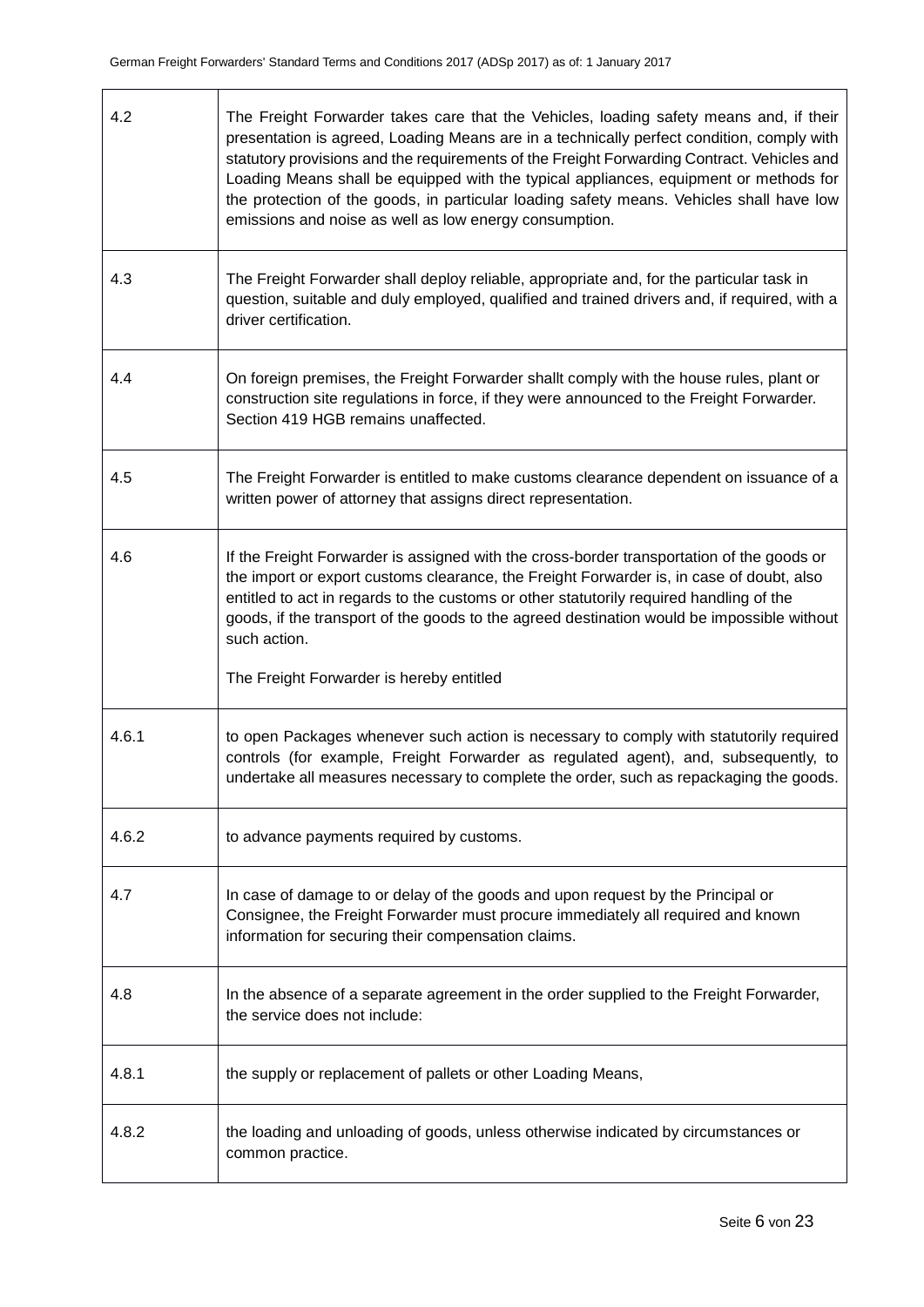| 4.8.3 | a transhipment ban (Section 486 HGB does not apply),                                                                                                                                                                                                                                                                                                                                                                                                                                                                       |
|-------|----------------------------------------------------------------------------------------------------------------------------------------------------------------------------------------------------------------------------------------------------------------------------------------------------------------------------------------------------------------------------------------------------------------------------------------------------------------------------------------------------------------------------|
| 4.8.4 | the allocation of a shipment tracking system, unless it is in line for this sector of industry.<br>Clause 14 ADSp remains unaffected.                                                                                                                                                                                                                                                                                                                                                                                      |
| 4.8.5 | returns, detours and hidden additional cargo.<br>If in deviation to the actual order, one or more Packages are handed over and accepted<br>for transportation by the Freight Forwarder, then the Freight Forwarder and the Principal<br>concludes a new Freight Forwarding Contract about these goods. In case of returns or<br>hidden additional cargo and in absence of a separate agreement, the terms and<br>conditions of the original Freight Forwarding Contract will apply. Clause 5.2 ADSp<br>remains unaffected. |
| 4.9   | Further service and information obligations, for example quality management measures<br>and their auditing, monitoring and evaluation systems as well as key performance<br>indicators needs to be expressly agreed.                                                                                                                                                                                                                                                                                                       |

| 5   | Contact person, electronic communication and documents                                                                                                                                                                                                                                                                                                                                                                                                     |
|-----|------------------------------------------------------------------------------------------------------------------------------------------------------------------------------------------------------------------------------------------------------------------------------------------------------------------------------------------------------------------------------------------------------------------------------------------------------------|
| 5.1 | Upon request of a contracting party, each side will nominate one or more contact persons<br>to receive information, explanations and enquiries regarding the fulfilment of the contract<br>and exchange names and addresses. This information needs to be updated in case of<br>changes. If either contracting party fails to provide details for a contact person, then the<br>relevant signatory to the contract shall be the designated contact person. |
|     | Information obligations, which exceeds the obligation in statutory provisions, for example<br>measures of the Freight Forwarder in case of disruptions, in particular, an imminent delay<br>during takeover or Delivery, obstacles to carriage and Delivery, damages to the goods or<br>other disruptions (emergency concept) needs to be agreed separately.                                                                                               |
| 5.2 | In the absence of an expressly agreement, contractual statements by warehousing or<br>transport personnel require approval from the respective party to be considered valid.                                                                                                                                                                                                                                                                               |
| 5.3 | The Principal takes care of the required declarations to be supplied by the Principal's<br>Shipper or Consignee during the fulfilment of the contract at the Place of Loading and<br>Place of Delivery, and of real actions, such as Delivery and receipt of the goods.                                                                                                                                                                                    |
| 5.4 | If agreed between the Principal and the Freight Forwarder, the parties will transmit and<br>receive the shipping details, including the creation of the invoice, by electronic means<br>(electronic data interchange / remote transmission). The transmitting party carries the<br>responsibility for the loss, completeness and validity of any sent data.                                                                                                |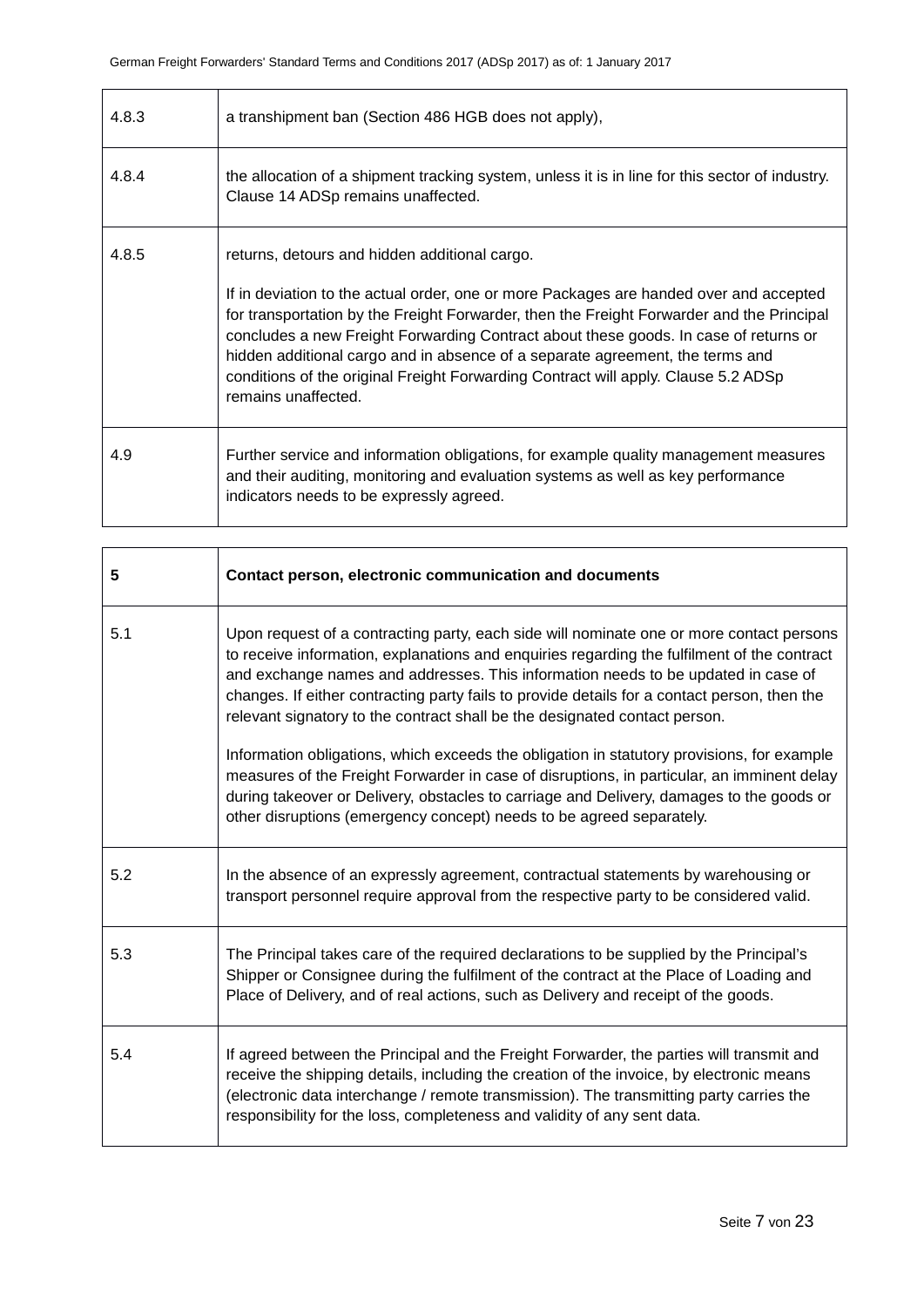$\overline{1}$ 

 $\overline{\mathsf{T}}$ 

| 5.5 | In case of an agreement according to clause 5.4 ADSp, the parties ensure that their IT<br>system is ready for operation and that data can be processed appropriately, including the<br>usual safety and control measures, to protect the electronic data exchange and prevent<br>unauthorized access, modification, loss or destruction by third parties. All parties are<br>obliged to give timely notification of any changes to their IT systems that could affect the<br>electronic data interchange. |
|-----|-----------------------------------------------------------------------------------------------------------------------------------------------------------------------------------------------------------------------------------------------------------------------------------------------------------------------------------------------------------------------------------------------------------------------------------------------------------------------------------------------------------|
| 5.6 | Electronic or digital documents, in particular proof of deliveries, shall be considered equal<br>to written documents.<br>Furthermore, each party is entitled to archive written documentation in exclusively<br>electronic or digital format and to eliminate originals, the latter always in consideration of<br>the legal regulations regarding the same.                                                                                                                                              |
|     |                                                                                                                                                                                                                                                                                                                                                                                                                                                                                                           |

| 6.    | Packaging and labelling duties of the Principal                                                                                                                                                                                                                                                                                            |
|-------|--------------------------------------------------------------------------------------------------------------------------------------------------------------------------------------------------------------------------------------------------------------------------------------------------------------------------------------------|
| 6.1   | The Principal shall pack the goods, and if required, clearly and permanently label all<br>Packages with their required identifications, such as addresses, marks, numbers and<br>symbols relating to the handling and characteristics of the goods. Old identification marks<br>must be removed or garbled. The same applies for Packages. |
| 6.2   | Furthermore, the Principal is responsible for:                                                                                                                                                                                                                                                                                             |
| 6.2.1 | identifying all items belonging to the same shipment, to ensure easy recognition,                                                                                                                                                                                                                                                          |
| 6.2.2 | ensuring that Packages, if required, cannot be accessed without leaving external traces.                                                                                                                                                                                                                                                   |

|     | Securing cargo and supervisory duties of the Freight Forwarder                                                                                                                                                                                                                                                      |
|-----|---------------------------------------------------------------------------------------------------------------------------------------------------------------------------------------------------------------------------------------------------------------------------------------------------------------------|
| 7.1 | In all cases where loading and discharge occurs at more than one location, the Freight<br>Forwarder takes care for the security of cargo until the last Place of Discharge and at all<br>times, but not before the completion of loading in a transport safety manner.                                              |
| 7.2 | The Freight Forwarder shall conduct controls at all Interfaces. The Freight Forwarder<br>shall check completeness and identity of the goods, their apparent good order and<br>condition as well as all seals and locks and record any irregularities in the accompanying<br>documents or via separate notification. |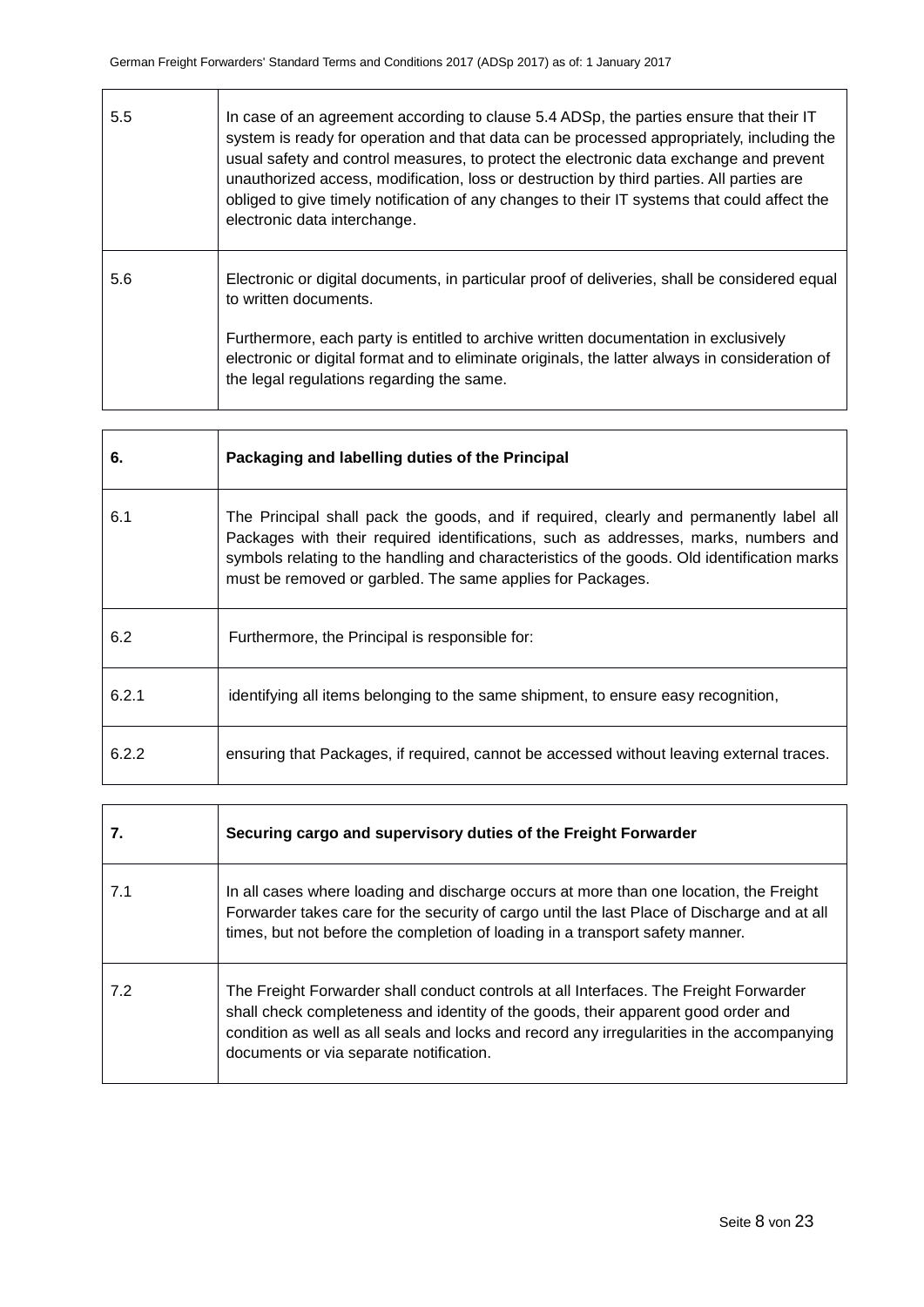| 8.  | <b>Receipt</b>                                                                                                                                                                                                                                                                                                                                                                                                                                   |
|-----|--------------------------------------------------------------------------------------------------------------------------------------------------------------------------------------------------------------------------------------------------------------------------------------------------------------------------------------------------------------------------------------------------------------------------------------------------|
| 8.1 | The Freight Forwarder shall issue a certificate of receipt with reservations noted, if<br>necessary.<br>In case of doubt, the certificate of receipt issued by the Freight Forwarder only confirms<br>the number and type of Packages, but not their content, value, weight or other<br>measurements.                                                                                                                                            |
| 8.2 | Previously loaded or sealed loading units, such as containers or swap bodies and<br>previously transmitted data, the accuracy of the certificate of receipt regarding quantity<br>and type of loaded Packages is vitiated, if the Freight Forwarder notifies the Principal on<br>differences (in quantity) or damages, immediately after unloading the loading unit.                                                                             |
| 8.3 | The Freight Forwarder must request proof of Delivery from the Consignee in form of a<br>Delivery receipt listing all Packages as outlined in the order or other accompanying<br>documentation. Should the Consignee refuse to issue a Delivery receipt, the Freight<br>Forwarder must request instructions from the Principal.<br>The Principal can demand the Delivery receipt for a period of one year after the goods<br>have been delivered. |
| 8.4 | As receipt for takeover or Delivery of the goods counts any signed document which gives<br>evidence for fulfilment of the order, such as Delivery notes, forwarders certificate of<br>receipt, consignment note, sea way bill, consignment bill or a bill of lading.                                                                                                                                                                             |
| 8.5 | The certificate of receipt and Delivery receipt can also be issued electronically or digitally,<br>unless the Principal requests the issuing of a consignment note, sea way bill,<br>consignment bill or bill of lading.                                                                                                                                                                                                                         |

| 9. | <b>Instructions</b>                                                                                                                                                                                                                                                                                                                                                                             |
|----|-------------------------------------------------------------------------------------------------------------------------------------------------------------------------------------------------------------------------------------------------------------------------------------------------------------------------------------------------------------------------------------------------|
|    | Upon conclusion of the contract, the Freight Forwarder must follow all instructions<br>regarding the cargo, unless carrying out such instructions poses disadvantages to his<br>business or damages to consignments of other Principals or Consignees. If the Freight<br>Forwarder intents not to follow an instruction, then the Freight Forwarder shall inform the<br>instructor immediately. |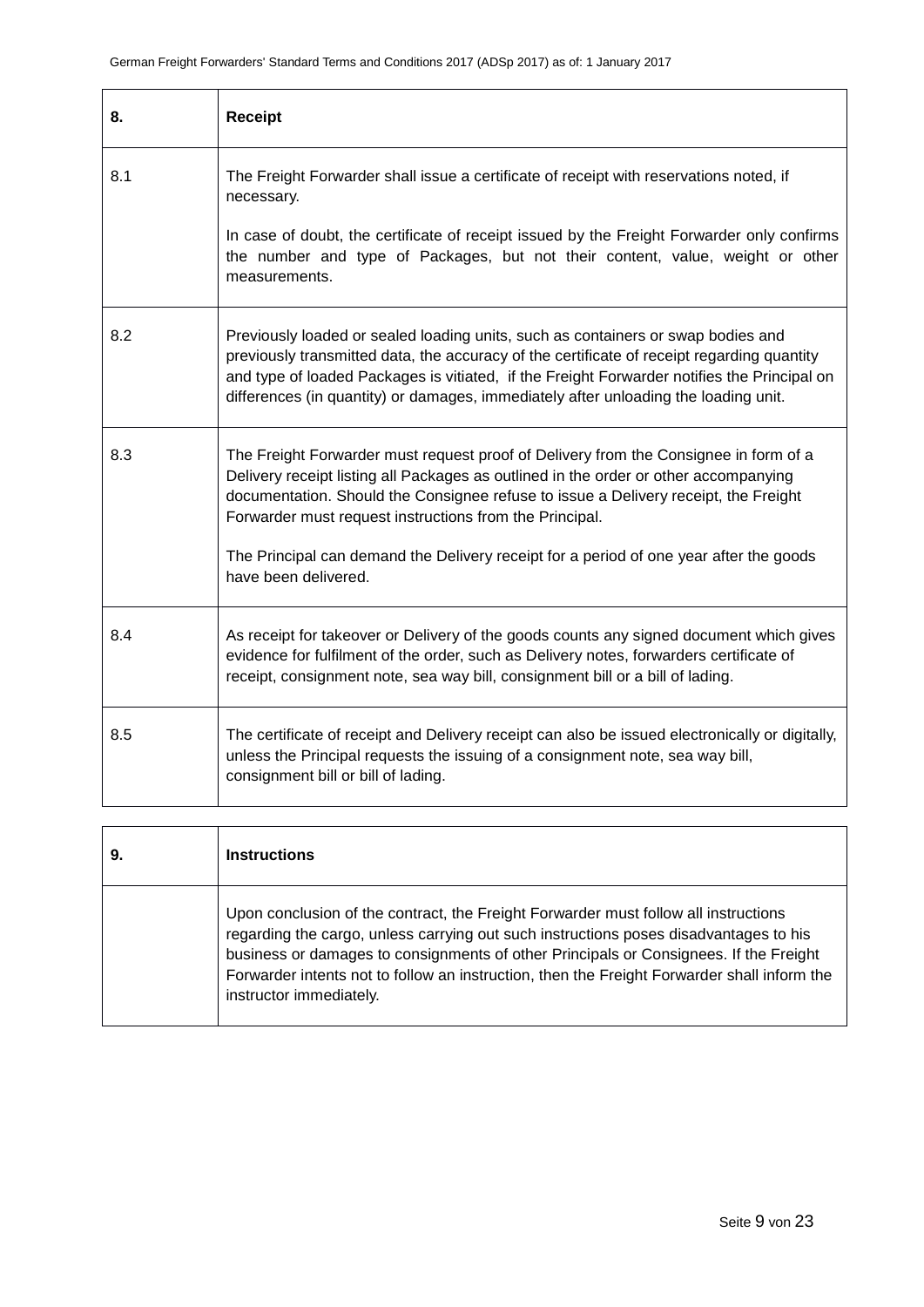| 10.  | Freight payment, cash on Delivery                                                                                                                                                                                                                                                                                                                                                                                                                                                     |
|------|---------------------------------------------------------------------------------------------------------------------------------------------------------------------------------------------------------------------------------------------------------------------------------------------------------------------------------------------------------------------------------------------------------------------------------------------------------------------------------------|
| 10.1 | Notifications by the Principal to the effect that the order should be executed freight collect<br>or for the account of the Consignee or a third party, for example according to Incoterms,<br>do not exempt the Principal from his obligation to pay the Freight Forwarder its<br>remuneration and outlays, including freights, customs charges and other expenses.<br>Freight collect instructions, for example according to section 422 HGB, Article 21 CMR,<br>remain unaffected. |

| 11   | Default of loading and Delivery times, demurrage                                                                                                                                                                                                                                                                                                                                                                                                                                                                                                                                                                                              |
|------|-----------------------------------------------------------------------------------------------------------------------------------------------------------------------------------------------------------------------------------------------------------------------------------------------------------------------------------------------------------------------------------------------------------------------------------------------------------------------------------------------------------------------------------------------------------------------------------------------------------------------------------------------|
| 11.1 | In cases where the Principal must load or unload the Vehicle, the Principal has the<br>obligation to do so within the agreed, otherwise within a reasonable loading and<br>unloading time.                                                                                                                                                                                                                                                                                                                                                                                                                                                    |
| 11.2 | If, in case of carriage of goods by road, the parties agree on a Time Frame or Point of<br>Time or is such notified by the Freight Forwarder without objection by the Principal,<br>Shipper or Consignee, the loading and unloading time - irrespective of the number of<br>shipments per Place of Loading and Discharge - for full truck loads, but with the<br>exception for bulk goods, for Vehicles with 40 tons maximum permissible weight shall be<br>maximum 2 hours for loading and unloading in general. The times shall be reduced<br>appropriately for Vehicles with a lower maximum permissible weight in the individual<br>case. |
| 11.3 | The loading or unloading time begins with the arrival of the road vehicle at the<br>designated Place of Loading and Discharge (for example, by notifying the gate keeper),<br>and ends when the Principal has completed all its duties.<br>However, if a Time of Performance has been agreed for the arrival of road Vehicles at the<br>Place of Loading and Discharge, the loading and unloading time does not begin before<br>the agreed presentation time.                                                                                                                                                                                 |
| 11.4 | In cases where the contractually agreed loading and unloading time are not maintained<br>due to reasons beyond the Freight Forwarder's scope of responsibility, the Principal must<br>pay the Freight Forwarder the agreed, otherwise commonly accepted, demurrage fees.                                                                                                                                                                                                                                                                                                                                                                      |
| 11.5 | The aforementioned provisions apply accordingly, when the Freight Forwarder is obliged<br>to load and unload the goods, and when the Principal is exclusively committed to prepare<br>the goods for loading or to accept them after unloading.                                                                                                                                                                                                                                                                                                                                                                                                |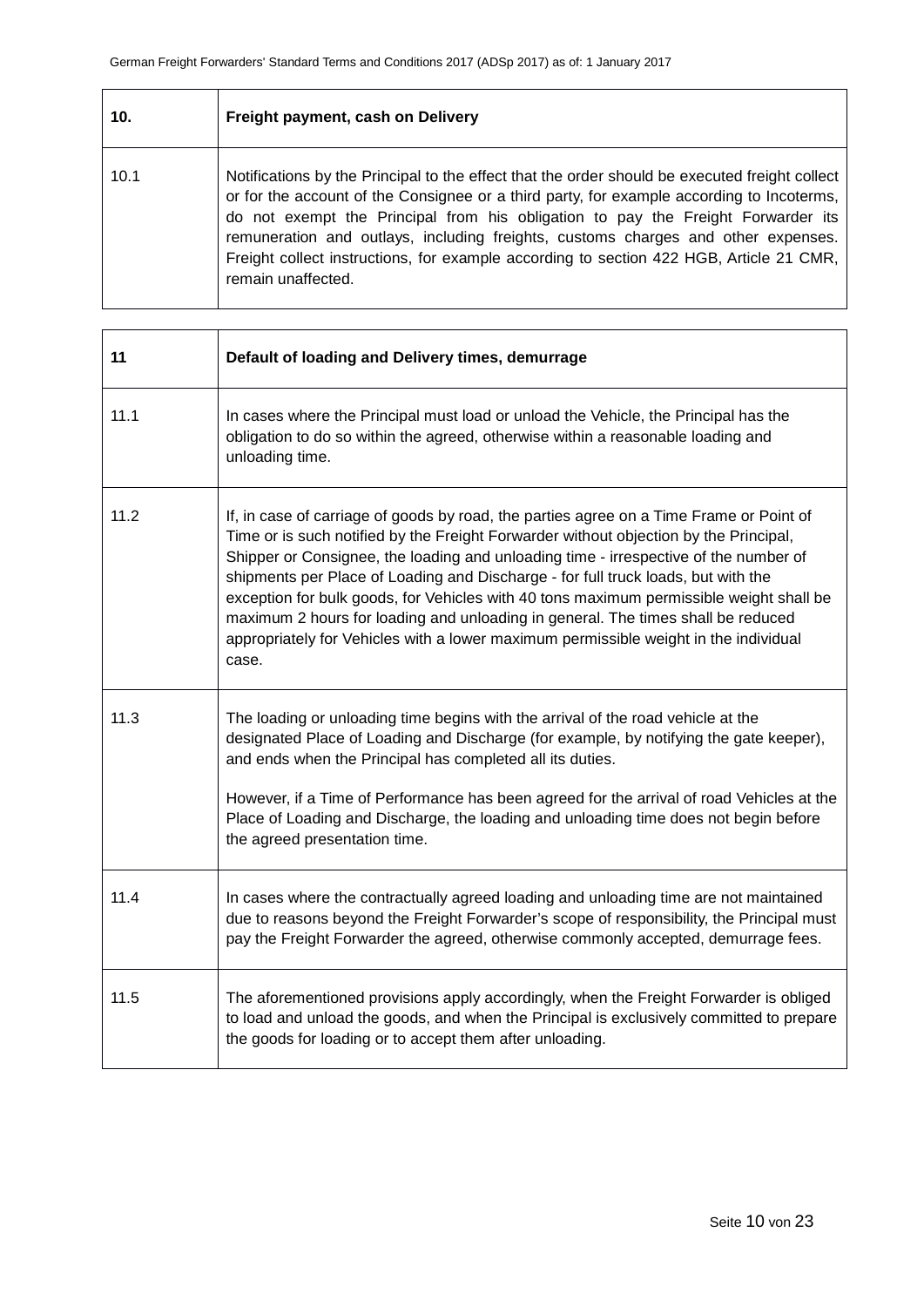| 12.  | Performance hindrances and force majeure                                                                                                                                                                                                                                                                                                                                                                                     |
|------|------------------------------------------------------------------------------------------------------------------------------------------------------------------------------------------------------------------------------------------------------------------------------------------------------------------------------------------------------------------------------------------------------------------------------|
| 12.1 | If the Freight Forwarder is unable to take over the goods, or unable to take them over on<br>time, the Freight Forwarder must immediately notify and seek instruction from the<br>Principal. Section 419 HGB applies accordingly. The Principal remains entitled to<br>terminate the Freight Forwarding Contract, whereas the Freight Forwarder is not entitled<br>to ask for compensation according to section 415 (2) HGB. |
| 12.2 | Performance hindrances that do not fall within the scope of responsibility of either<br>contracting party, free said parties of their performance duties for the duration of the<br>hindrance and the extent of its impact.                                                                                                                                                                                                  |
|      | Such performance hindrances are defined as force majeure, civil unrest, war or acts of<br>terrorism, strikes and lock-outs, transport route blockades, and any other unforeseeable,<br>unavoidable and serious events.                                                                                                                                                                                                       |
|      | In case of a performance hindrance, the contracting parties are obliged to notify the other<br>party immediately. Additionally, the Freight Forwarder is obliged to ask the Principal for<br>instructions.                                                                                                                                                                                                                   |

| 13.    | <b>Delivery</b>                                                                                                                                                                                                                                                                                       |
|--------|-------------------------------------------------------------------------------------------------------------------------------------------------------------------------------------------------------------------------------------------------------------------------------------------------------|
| 13.1   | If, after arrival at the Place of Discharge, it becomes apparent that the unloading cannot<br>take place within the time of unloading, the Freight Forwarder must immediately notify<br>the Principal and request for relevant instructions. Section 419 HGB applies accordingly.                     |
| 13.2   | If the Freight Forwarder cannot adhere to the agreed Time of Performance or - in the<br>absence of an agreement - to a reasonable time for Delivery, the Freight Forwarder shall<br>request instructions from the Principal or the Consignee.                                                         |
| 13.3   | In cases where the Consignee is absent at the designated home, business or shared<br>location address and if the Consignee lives therein, the goods, always assuming there<br>are no obvious doubts regarding the entitlement to receive the goods of the person in<br>question, may be delivered to: |
| 13.3.1 | an adult family member; a family employee; or an adult with permanent residence at the<br>designated home address,                                                                                                                                                                                    |
| 13.3.2 | an employee at the designated business location,                                                                                                                                                                                                                                                      |
| 13.3.3 | a manager or representative authorised to receive the goods at the designated shared<br>location.                                                                                                                                                                                                     |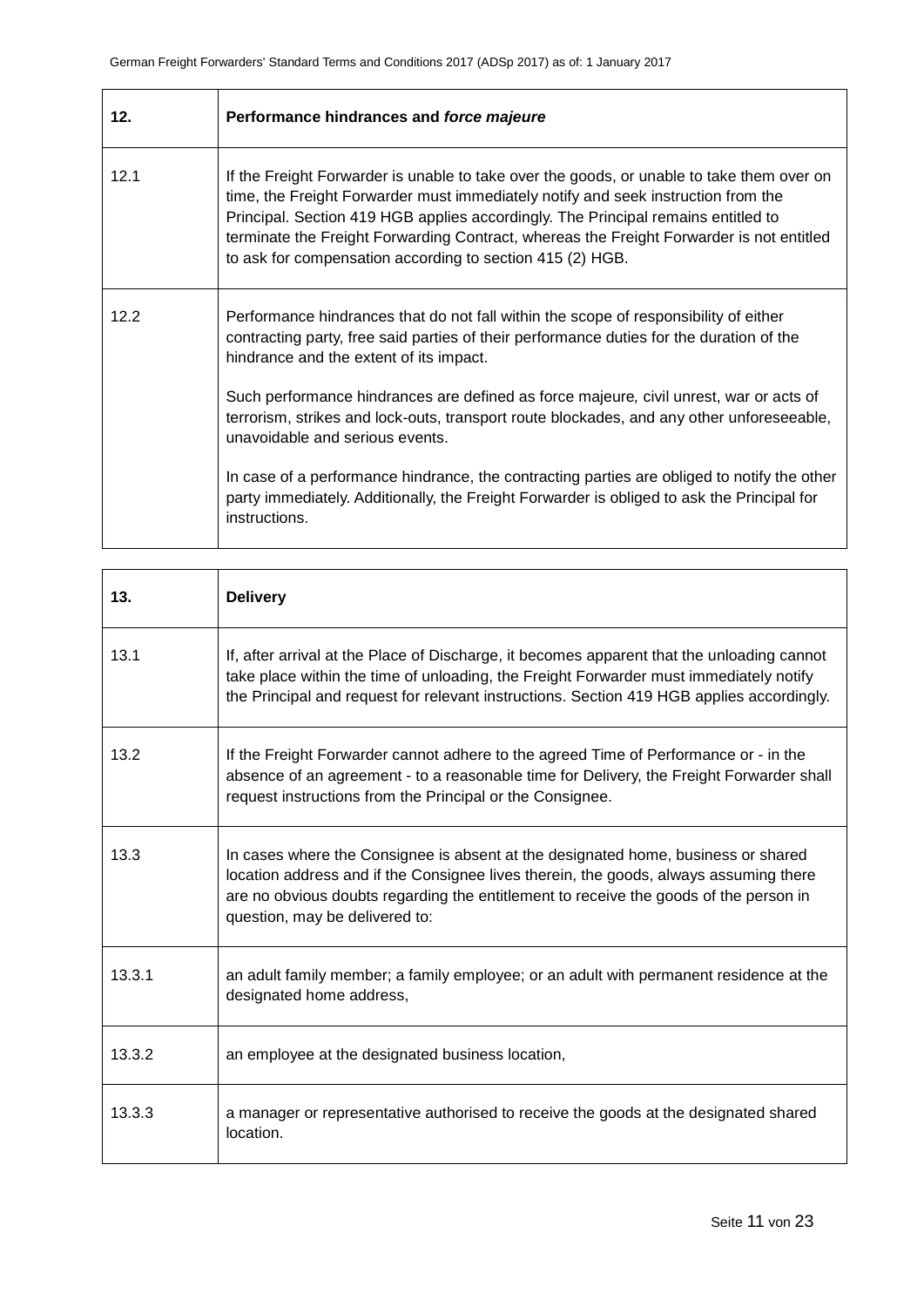| 13.4 | In cases where the Freight Forwarder and Principal have agreed on Delivery without the<br>presentation to an actual person (for example, night, garage or assembly line deliveries),<br>Delivery is deemed to have taken place on the actual physical deposit of the goods at the<br>agreed location. |
|------|-------------------------------------------------------------------------------------------------------------------------------------------------------------------------------------------------------------------------------------------------------------------------------------------------------|
| 13.5 | The Delivery can only take place under supervision of the Principal, Consignee or a third<br>party authorised for reception. Clauses 13.3 and 13.4 ADSp remain unaffected.                                                                                                                            |

| 14.  | Information and restitution duties of the Freight Forwarder                                                                                                                                                                                                                                                                      |
|------|----------------------------------------------------------------------------------------------------------------------------------------------------------------------------------------------------------------------------------------------------------------------------------------------------------------------------------|
| 14.1 | The Freight Forwarder has the duty to supply the Principal with the required information<br>and, upon request, with the status of the business as well as to demand accountability<br>upon completion. However, the Freight Forwarder is only obliged to reveal costs, if the<br>Freight Forwarder works on Principal's account. |
| 14.2 | The Freight Forwarder has the duty to give anything to the Principal what he has<br>received by carrying out and managing the business.                                                                                                                                                                                          |

| 15.    | Warehousing                                                                                                                                                                                                                                                                                                                                                                                                                              |
|--------|------------------------------------------------------------------------------------------------------------------------------------------------------------------------------------------------------------------------------------------------------------------------------------------------------------------------------------------------------------------------------------------------------------------------------------------|
| 15.1   | The Principal has the duty to pack and mark the goods, if required, and to make available<br>all documents and information to the Freight Forwarder for an appropriate storage.                                                                                                                                                                                                                                                          |
| 15.2   | The Freight Forwarder decides in its sole discretion if warehousing takes place in its own<br>facilities or, if not otherwise agreed, those of third parties. Whenever warehousing take<br>place at third party warehouses, the Freight Forwarder must supply timely information<br>regarding its name and location to the Principal or, whenever a warehouse warrant has<br>been issued, to make a note of the information on the same. |
| 15.3   | The Freight Forwarder takes care for the duly maintenance and care of the warehouse<br>and storage space, the drives on the premises and for securing the goods, in particular<br>theft protection. Additional security measures, for example measures exceeding the<br>statutory fire protection laws, must be explicitly agreed.                                                                                                       |
| 15.4   | Unless otherwise agreed:                                                                                                                                                                                                                                                                                                                                                                                                                 |
| 15.4.1 | takeover of the goods for warehousing begins with the unloading of the goods from the<br>Vehicle by the Freight Forwarder and ends with the completion of the Delivery by the<br>Freight Forwarder.                                                                                                                                                                                                                                      |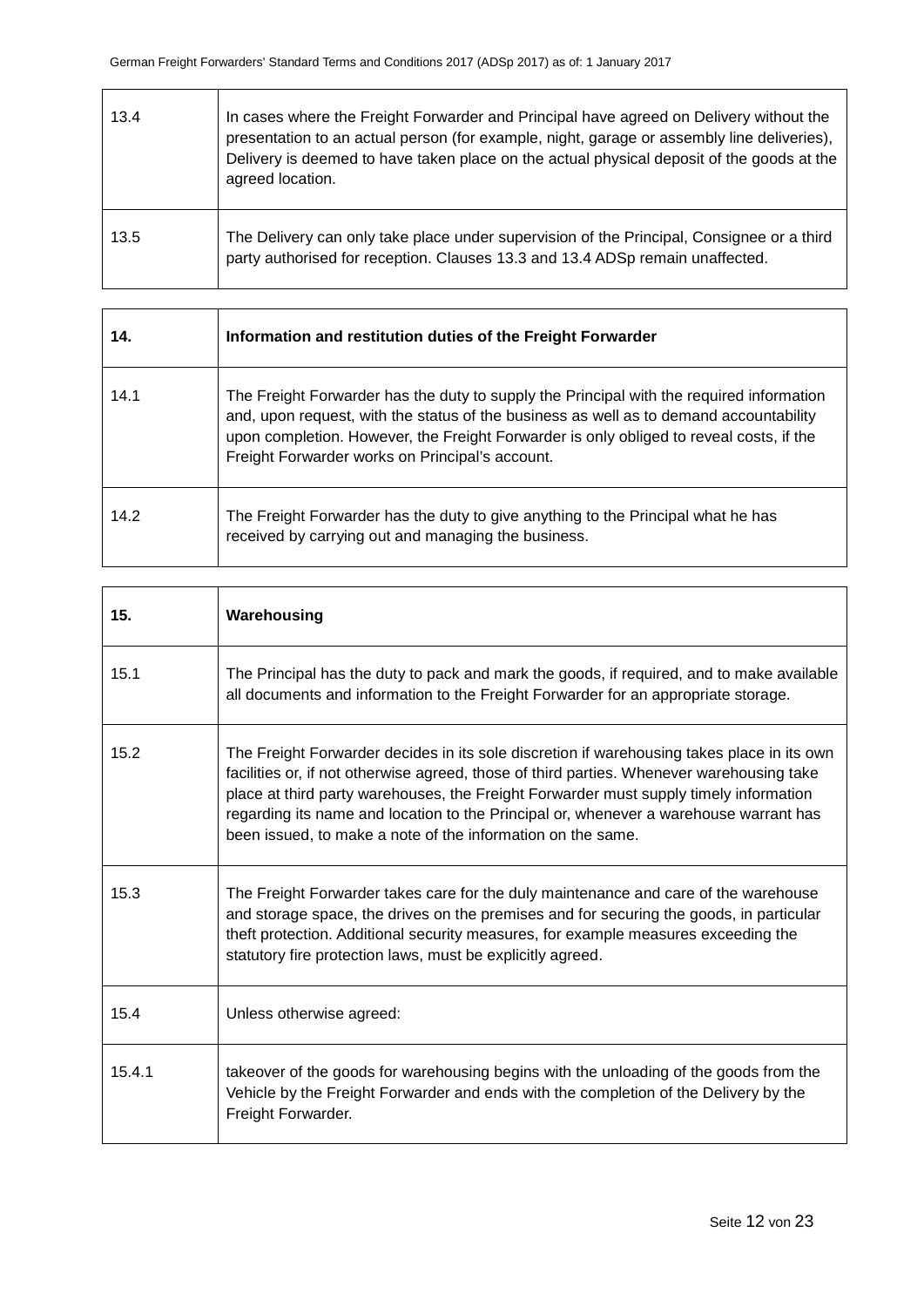| 15.4.2 | inventory management is via the Freight Forwarder's inventory accounting,                                                                                                                                                                                                                |
|--------|------------------------------------------------------------------------------------------------------------------------------------------------------------------------------------------------------------------------------------------------------------------------------------------|
| 15.4.3 | there is one physical inventory inspection per year. On instruction of the Principal, the<br>Freight Forwarder shall conduct further physical inventories against compensation.                                                                                                          |
| 15.5   | With taking over the goods and if appropriate examination means are available, the<br>Freight Forwarder is obliged to conduct a receiving inspection on types, quantities,<br>marks, numbering, quantities of Packages as well as outer visible damages according to<br>section 438 HGB. |
| 15.6   | The Freight Forwarder shall conduct regular inspections with appropriate personnel for<br>securing the goods.                                                                                                                                                                            |
| 15.7   | In case of stock shortfall and imminent changes at the goods, the Freight Forwarder shall<br>immediately inform the Principal and ask for instructions. Section 471 (2) HGB remains<br>unaffected.                                                                                       |
| 15.8   | Additional service and information obligations require an explicit agreement.                                                                                                                                                                                                            |

| 16.  | Remuneration                                                                                                                                                                                                                                                                                                                                                                                                                                                                                                                                                                                     |
|------|--------------------------------------------------------------------------------------------------------------------------------------------------------------------------------------------------------------------------------------------------------------------------------------------------------------------------------------------------------------------------------------------------------------------------------------------------------------------------------------------------------------------------------------------------------------------------------------------------|
| 16.1 | The services according to the Freight Forwarding Contract are compensated with the<br>agreed remuneration, if this remuneration includes the costs for transportation and<br>warehousing. Supplemental claims for costs occurred during regular transportation or<br>warehousing and which were not foreseeable at the time of the offer, cannot be claimed<br>separately, unless otherwise agreed. Calculation errors are at the expense of the<br>calculator. sections 412, 418, 419, 491, 492, 588 until 595 HGB and comparable provisions<br>of international conventions remain unaffected. |

| 17.  | <b>Compensation claims and right of recourse</b>                                                                                                                                                                                                                                                                                                                                                                                                  |
|------|---------------------------------------------------------------------------------------------------------------------------------------------------------------------------------------------------------------------------------------------------------------------------------------------------------------------------------------------------------------------------------------------------------------------------------------------------|
| 17.1 | The Freight Forwarder is, if not caused by him, entitled to ask for refund of expenses<br>properly incurred, in particular those relating to average contributions, detention or<br>demurrage charges, including additional packaging for protecting the goods.                                                                                                                                                                                   |
| 17.2 | If the Principal instructs the Freight Forwarder to receive goods and if, on reception of the<br>goods by the Freight Forwarder, freight, cash on delivery, customs duties, taxes, or other<br>expenses and charges are demanded, the Freight Forwarder is entitled - but not obliged -<br>to pay these costs according to the circumstances he has properly assessed, and to claim<br>reimbursement from the Principal, unless otherwise agreed. |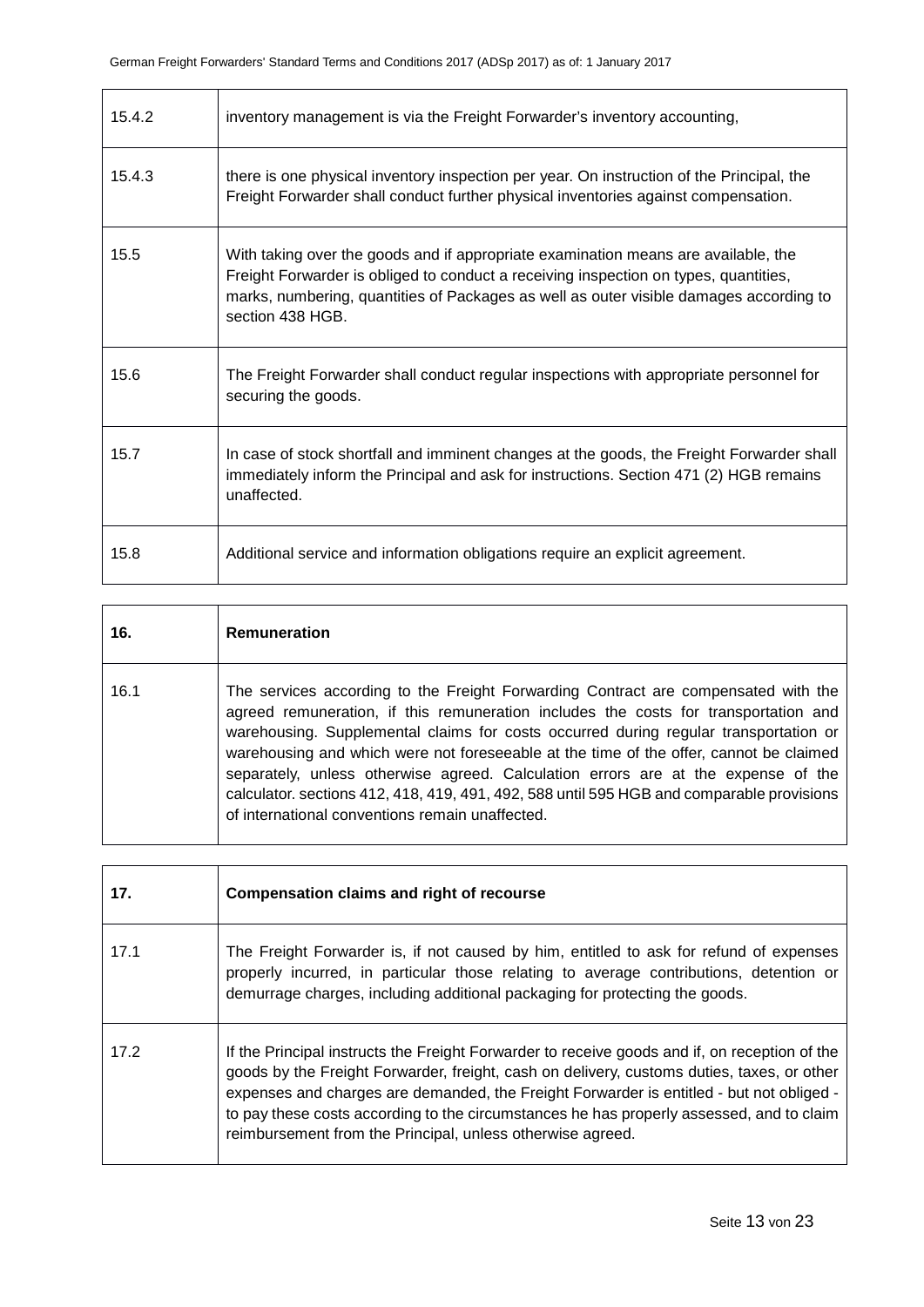| 18.  | Invoices, foreign currencies                                                                                                                                                                                                                                                                                                                                                            |
|------|-----------------------------------------------------------------------------------------------------------------------------------------------------------------------------------------------------------------------------------------------------------------------------------------------------------------------------------------------------------------------------------------|
| 18.1 | Remuneration claims of the Freight Forwarder require the reception of an invoice or<br>payment schedule in accordance to statutory requirements. If not otherwise agreed, the<br>maturity is not dependent on presenting a delivery receipt in case of an uncontested<br>Delivery.                                                                                                      |
| 18.2 | Regarding foreign Principals or Consignees, the Freight Forwarder is entitled to ask<br>whether to receive payment in the relevant foreign currency or in Euro (EUR).                                                                                                                                                                                                                   |
| 18.3 | If the Freight Forwarder owes foreign currency or has advanced foreign currency<br>amounts, the Freight Forwarder is entitled to ask for payment in either the relevant<br>foreign currency or in EUR (EUR). In case of Euro (EUR), currency conversion is made<br>according to the official exchange rate on the day of payment, which shall be evidenced<br>by the Freight Forwarder. |
| 18.4 | Payment according to a credit memo procedure must be expressly agreed. In case of<br>doubt, all credit memos are to be issued immediately, upon completion of services.<br>Clause 18.1 1 <sup>st</sup> sentence ADSp is not applicable for credit memo procedures.                                                                                                                      |

| 19. | <b>Set-off, Retention</b>                                                                                                                                                                                                         |
|-----|-----------------------------------------------------------------------------------------------------------------------------------------------------------------------------------------------------------------------------------|
|     | In the face of claims arising from the freight forwarding contract and associated non-<br>contractual claims, set-off or retention is only permitted when the claim is uncontested,<br>ready for decision or legally established. |

| 20.  | Lien and retention rights                                                                                                                                                               |
|------|-----------------------------------------------------------------------------------------------------------------------------------------------------------------------------------------|
| 20.1 | The Freight Forwarder is entitled to secure its demands arising from freight forwarding<br>services according to the legally permitted regulations regarding lien and retention rights. |
| 20.2 | Lien rights can be exercised according to the legally established provisions, providing:                                                                                                |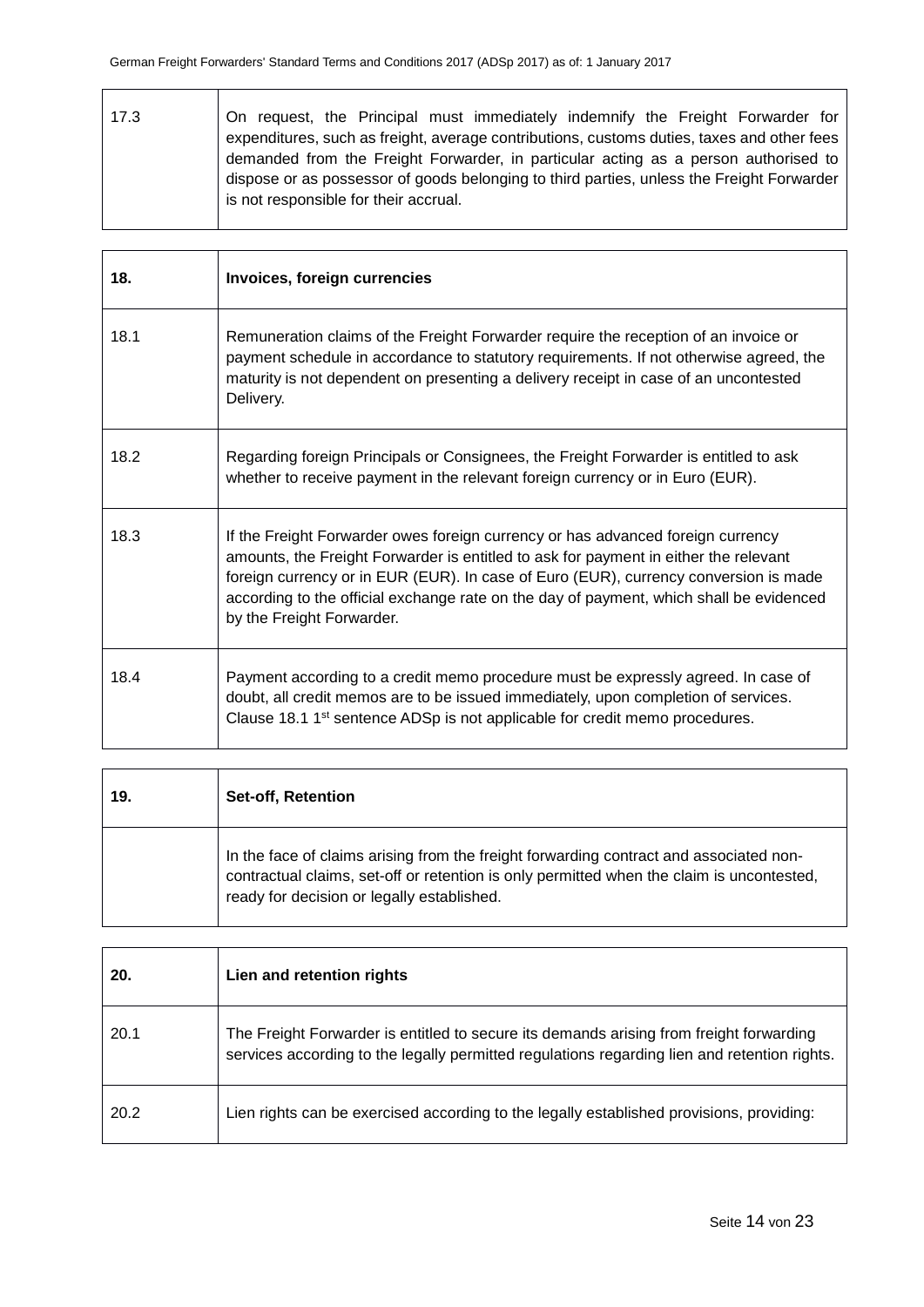| 20.2.1 | the threat and the required notifications about the lien exercise and the sale of the<br>pledged items by the carrier shall be forwarded to the Consignee,          |
|--------|---------------------------------------------------------------------------------------------------------------------------------------------------------------------|
| 20.2.2 | the time limit of one month as specified in section 1234 BGB is superseded by a time<br>limit of two weeks.                                                         |
| 20.3   | The Principal is entitled to prohibit the exercise of the lien by granting an equivalent<br>security for its claims, such as a directly enforceable bank guarantee. |

| 21.    | <b>Insurance of goods</b>                                                                                                                                                                                                                                                                                                                                                 |
|--------|---------------------------------------------------------------------------------------------------------------------------------------------------------------------------------------------------------------------------------------------------------------------------------------------------------------------------------------------------------------------------|
| 21.1   | The Freight Forwarder arranges the insurance of the goods (c. f. goods in transit or<br>warehousing insurance) with an insurer of its choice, when the Principal assigns the<br>Freight Forwarder to do so prior to handing over the goods.                                                                                                                               |
| 21.2   | The Freight Forwarder shall arrange insurance for the goods, if this is in the interests of<br>the Principal. The Freight Forwarder can assume that insurance is in the interests of the<br>Principal, in particular when:                                                                                                                                                |
| 21.2.1 | the Freight Forwarder has arranged insurance for a previous Freight Forwarding Contract<br>for the same Principal in the course of an ongoing business relationship,                                                                                                                                                                                                      |
| 21.2.2 | the Principal has declared a value of the goods for the purpose of insurance.                                                                                                                                                                                                                                                                                             |
| 21.3   | The assumption that insurance is in the interest of the Principal according to clause 21.2<br>ADSp can be discounted, in particular when:                                                                                                                                                                                                                                 |
| 21.3.1 | the Principal has prohibited the purchase,                                                                                                                                                                                                                                                                                                                                |
| 21.3.2 | the Principal is a Freight Forwarder, carrier or warehouse keeper.                                                                                                                                                                                                                                                                                                        |
| 21.4   | In case of purchasing insurance cover, the Freight Forwarder shall observe instructions of<br>the Principal, in particular the amount insured and risks to be covered. In the absence of<br>such an instruction, the Freight Forwarder must assess the type and scope of insurance in<br>its sole discretion and purchase insurance cover at the usual market conditions. |
| 21.5   | If, due to the nature of the goods to be insured, or for another reason, the Freight Forwarder<br>is unable to purchase insurance cover, the Freight Forwarder will notify the Principal<br>immediately.                                                                                                                                                                  |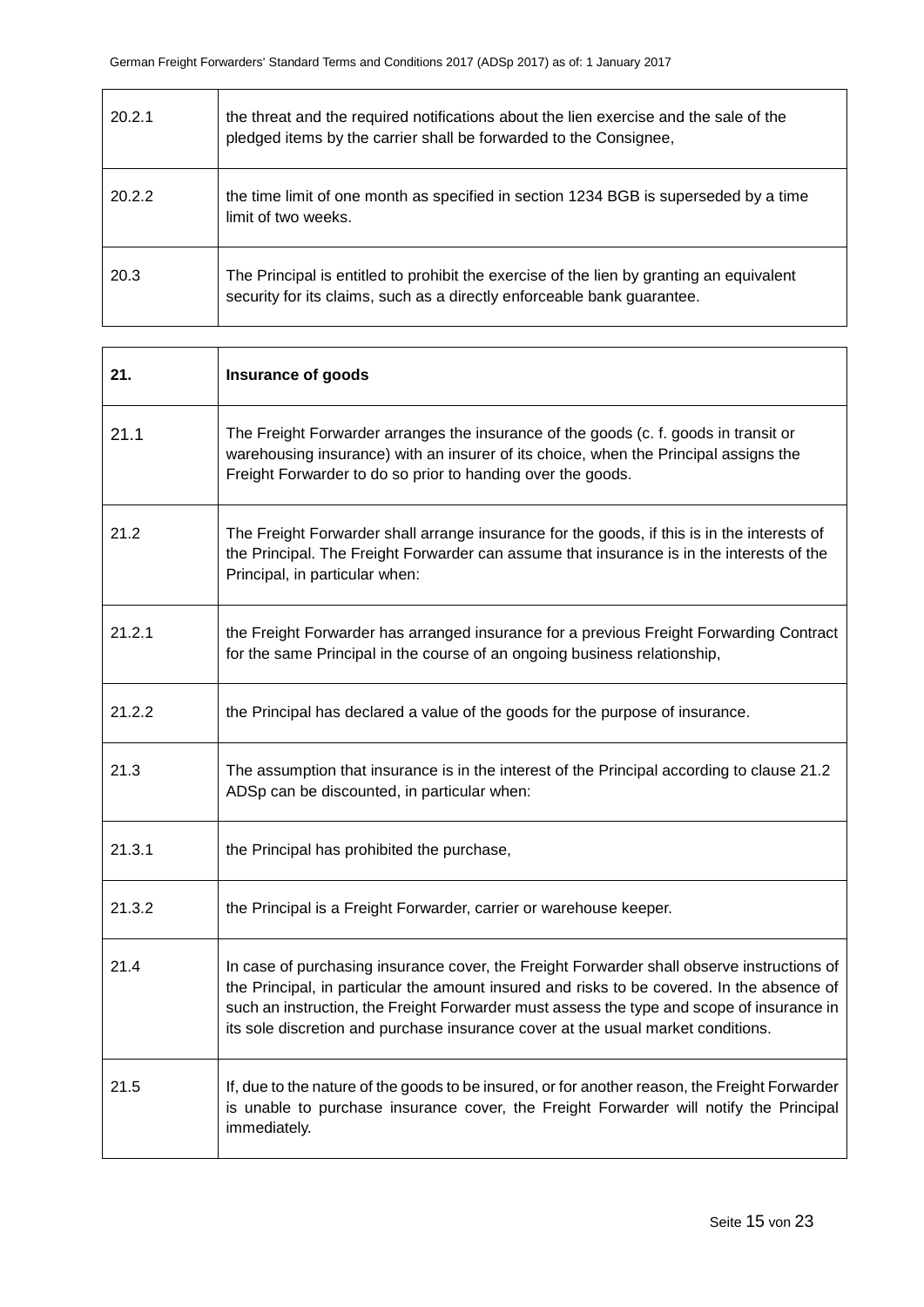| 21.6<br>If the Freight Forwarder purchases an insurance after conclusion of the Freight<br>Forwarding Contract and upon instruction of the Principal or recovers a claim or acts<br>otherwise on behalf of the Principal regarding carrying out insurance claims or averages,<br>the Freight Forwarder is entitled to a reasonable remuneration according to local<br>standards, otherwise, an appropriate remuneration, in addition to the compensation of its<br>expenses, even in the absence of a prior agreement. |  |
|------------------------------------------------------------------------------------------------------------------------------------------------------------------------------------------------------------------------------------------------------------------------------------------------------------------------------------------------------------------------------------------------------------------------------------------------------------------------------------------------------------------------|--|

| 22.  | Liability of the Freight Forwarder, Subrogation of claims of reimbursement                                                                                                                                                                                                                                                                                                                                                                                                                                     |
|------|----------------------------------------------------------------------------------------------------------------------------------------------------------------------------------------------------------------------------------------------------------------------------------------------------------------------------------------------------------------------------------------------------------------------------------------------------------------------------------------------------------------|
| 22.1 | The Freight Forwarder is liable for damages according to the statutory provisions.<br>However, the following provisions shall apply, in as much as they do not contradict<br>mandatory regulations, in particular the law of pre-formulated terms and conditions.                                                                                                                                                                                                                                              |
| 22.2 | In all cases, where the Freight Forwarder is fault-based liable for losses or damages to<br>the goods ("Güterschaden") according to clause 23.3 and 24, the Freight Forwarder must<br>only pay the value and reimburse the costs according to sections 429, 430, 432 HGB<br>instead of damage compensation.                                                                                                                                                                                                    |
| 22.3 | In case of inventory divergences, the Freight Forwarder is entitled to balance the<br>inventory with positive stock balance differences and stock shortfall of the same Principal<br>for value evaluation in cases as set out in clause 24 ADSp.                                                                                                                                                                                                                                                               |
| 22.5 | If the Freight Forwarder has claims, for which the Freight Forwarder is not liable for,<br>against a third party in case of damages, or in cases when the Freight Forwarder has<br>claims exceeding the sum for which the Freight Forwarder is liable, the Freight Forwarder<br>must subrogate such claims to the Principal upon request, unless the Freight Forwarder<br>has a separate agreement to pursue claims on behalf and at the expense of the<br>Principal. sections 437, 509 HGB remain unaffected. |

| 23.   | <b>Liability limitations</b>                                                                                                                                                                                     |
|-------|------------------------------------------------------------------------------------------------------------------------------------------------------------------------------------------------------------------|
| -23.1 | Except in case of damages during carriage of goods by sea or ordered warehousing, the<br>Freight Forwarder's liability for damages to goods is limited according to Section 431 (1),<br>$(2)$ and $(4)$ HGB, to: |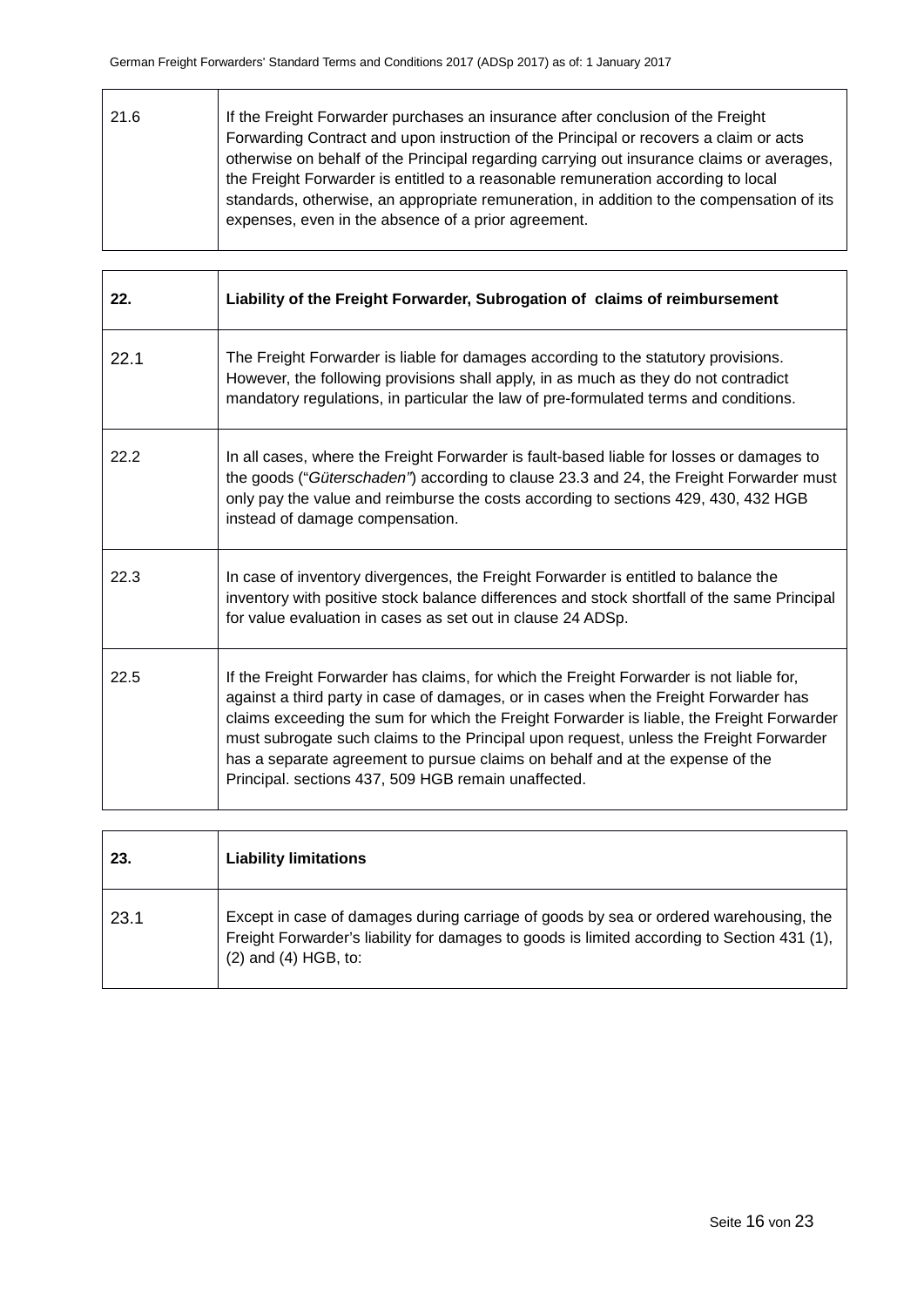| 23.1.1 | 8,33 Special Drawing Rights (SDR) for every kg, whenever the Freight Forwarder is:                                                                                                                                                                                                                                                                                                                                                                                            |
|--------|-------------------------------------------------------------------------------------------------------------------------------------------------------------------------------------------------------------------------------------------------------------------------------------------------------------------------------------------------------------------------------------------------------------------------------------------------------------------------------|
|        | a carrier, as defined by Section 407 HGB,                                                                                                                                                                                                                                                                                                                                                                                                                                     |
|        | acting as principal ("Spediteur im Selbsteintritt"), fixed costs freight forwarder<br>(Fixkostenspediteur) or consolidator ("Sammelladungsspediteur"), according to<br>sections 458 to 460 HGB or                                                                                                                                                                                                                                                                             |
|        | care, custody and control Freight Forwarder ("Obhutsspediteur") according to<br>Section 461 (1) HGB.                                                                                                                                                                                                                                                                                                                                                                          |
| 23.1.2 | 2 instead of 8.33 SDR for every kg, whenever the Principal has agreed to a Freight<br>Forwarding Contract which is subject to a variety of transport means and includes<br>carriage of goods by sea and an unknown damage place.                                                                                                                                                                                                                                              |
|        | In case of a known damage place, the liability according to section 452a HGB is subject<br>to the liability exclusion and liability limitation of the ADSp.                                                                                                                                                                                                                                                                                                                   |
| 23.1.3 | Whenever Freight Forwarder's liability according to clause 23.1.1 ADSp exceeds an<br>amount of EUR 1,25 million per Damage Case, this liability is furthermore limited to EUR<br>1,25 million per Damage Case, or to 2 SDR for every kg, whichever amount is higher.                                                                                                                                                                                                          |
| 23.2   | The liability of the Freight Forwarder for damages to the goods in its custody for Freight<br>Forwarding Contracts which are subject to carriage of goods by sea and cross-border<br>transportation is limited to the maximum statutory liability amount. Clause 25 ADSp<br>remains unaffected.                                                                                                                                                                               |
| 23.3   | For all cases out of scope of clauses 23.1 and 23.2, such as section 461 (2) HGB, 280 ff<br>BGB, the liability of the Freight Forwarder for damages to goods is limited according to<br>Section 431 (1), (2) und (4) HGB to a maximum of:                                                                                                                                                                                                                                     |
| 23.3.1 | 2 SDR per kg for Freight Forwarding Contracts relating to carriage of goods by sea or a<br>transportation by a variety of transport means, but including carriage of goods by sea,                                                                                                                                                                                                                                                                                            |
| 23.3.2 | 8.33 SDR per kg for all other Freight Forwarding Contracts.                                                                                                                                                                                                                                                                                                                                                                                                                   |
| 23.3.3 | Furthermore, the Freight Forwarder's liability is limited to the maximum amount of EUR<br>1,25 million for each case of damage.                                                                                                                                                                                                                                                                                                                                               |
| 23.4   | The liability of the Freight Forwarder for all other damages than damages to the goods<br>with the exception of damages during ordered warehousing or damages to personal<br>injury or goods of third parties is limited to three times the amount that would be payable<br>for the loss of goods according to clauses 23.3.1 or 23.3.2 ADSp. Furthermore, the<br>Freight Forwarder's liability is limited for each case of damage to the maximum amount<br>of 125,000 Euros. |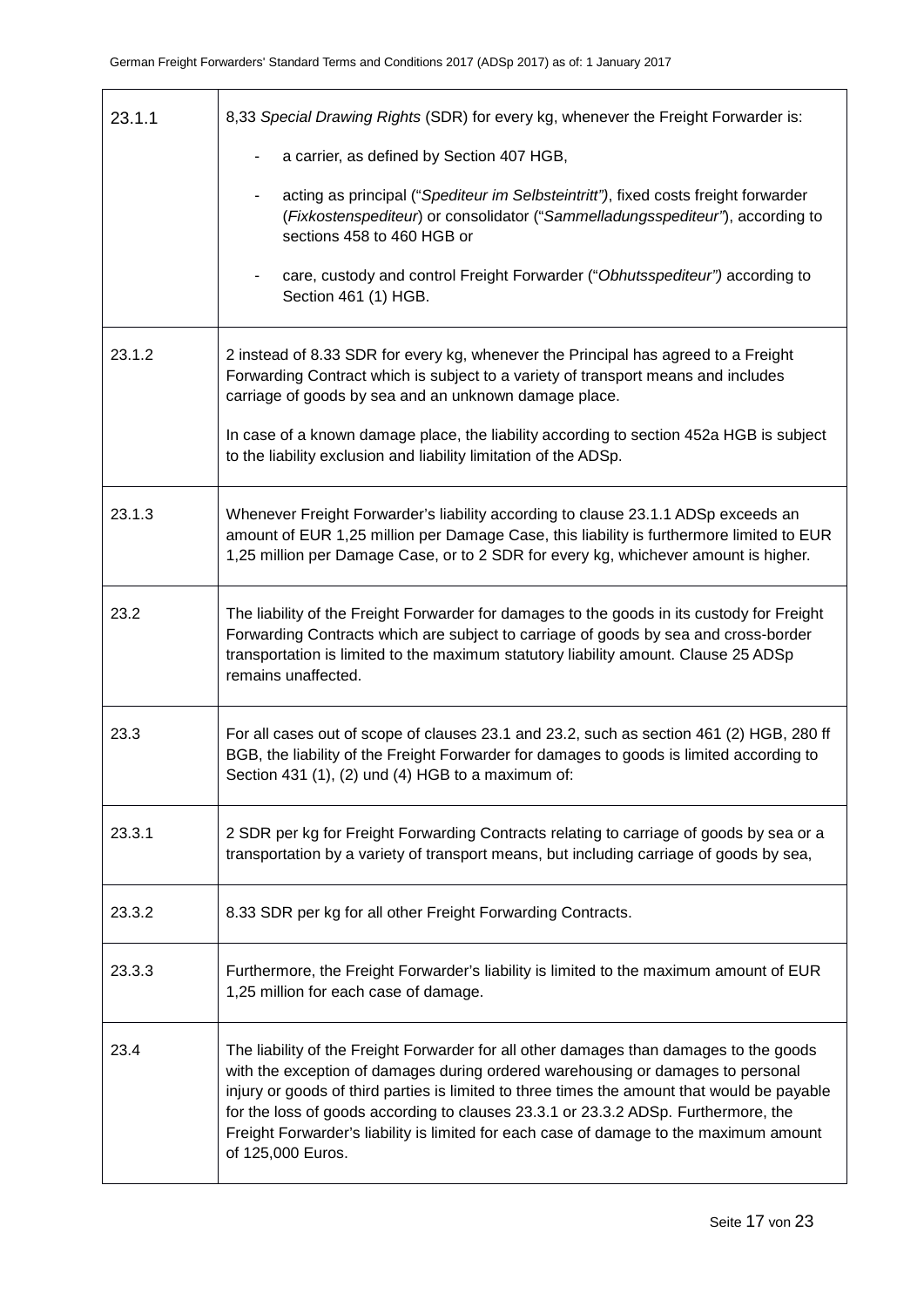| 23.4.1 | Sections 413 (2), 418 (6), 422 (3), 431 (3), 433, 445 (3), 446 (2), 487 (2), 491 (5), 520<br>(2), 521 (4), 523 HGB as well as any relevant liability provisions in international<br>conventions shall remain unaffected.                                                                                                                                                                                                                                                                                                                   |
|--------|--------------------------------------------------------------------------------------------------------------------------------------------------------------------------------------------------------------------------------------------------------------------------------------------------------------------------------------------------------------------------------------------------------------------------------------------------------------------------------------------------------------------------------------------|
| 23.4.2 | Clause 23.4 ADSp is not applicable on statutory provisions, such as Article 25 Montreal<br>Convention (MC), Article 5 Règles uniformes concernant le Contrat de transport<br>international ferroviaire des marchandises (CIM) or Article 20 Convention de Budapest<br>relative au contract de transport de marchandises en navigation intérieure (CMNI), which<br>extend Freight Forwarder's liability or permit to extend.                                                                                                                |
| 23.5   | If Freight Forwarder's liability according to Articles 23.1, 23.3 and 23.4 ADSp exceeds the<br>amount of EUR 2,5 million per Damage Event, then Freight Forwarder's liability is,<br>irrespective of how many claims arise from a single Damage Event, further limited to a<br>maximum amount of EUR 2,5 million per Damage Event or to 2 SDR per kg for lost or<br>damaged goods, whichever amount is the higher. When there is more than one claimant,<br>the Freight Forwarder's liability shall be proportionate to individual claims. |

| 24.    | Liability limitations for ordered warehousing, inventories and declaration of value                                                                                                                                                                                                                                               |
|--------|-----------------------------------------------------------------------------------------------------------------------------------------------------------------------------------------------------------------------------------------------------------------------------------------------------------------------------------|
| 24.1   | In the case of ordered warehousing, the liability of the Freight Forwarder for damages to<br>goods is limited to:                                                                                                                                                                                                                 |
| 24.1.1 | 8.33 SDR for every kg corresponding to 431 (1), (2) and (4) HGB,                                                                                                                                                                                                                                                                  |
| 24.1.2 | a maximum of EUR 35,000 per Damage Case.                                                                                                                                                                                                                                                                                          |
| 24.1.3 | 70,000 Euros per year, in cases where the damage claimed by the Principal bases,<br>contrary to clause 24.1.2 ADSp, on a difference between calculated stock and actual<br>stock of the inventory, irrespective of the amount and type of inventory taking and the<br>amount of Damage Cases causing the difference in inventory. |
| 24.2   | Upon payment of an agreed supplement and prior to warehousing of goods, the Principal<br>can specify a value in text form for an increased liability that differs from the maximum<br>amounts stipulated in clause 24.1. In this case, the specified value replaces the relevant<br>maximum amount.                               |
| 24.3   | In case of warehousing upon instruction, the Freight Forwarder's liability for other<br>damages, excluding damages to personal injury or goods of third parties, is limited to<br>EUR 35,000 per case of damage.                                                                                                                  |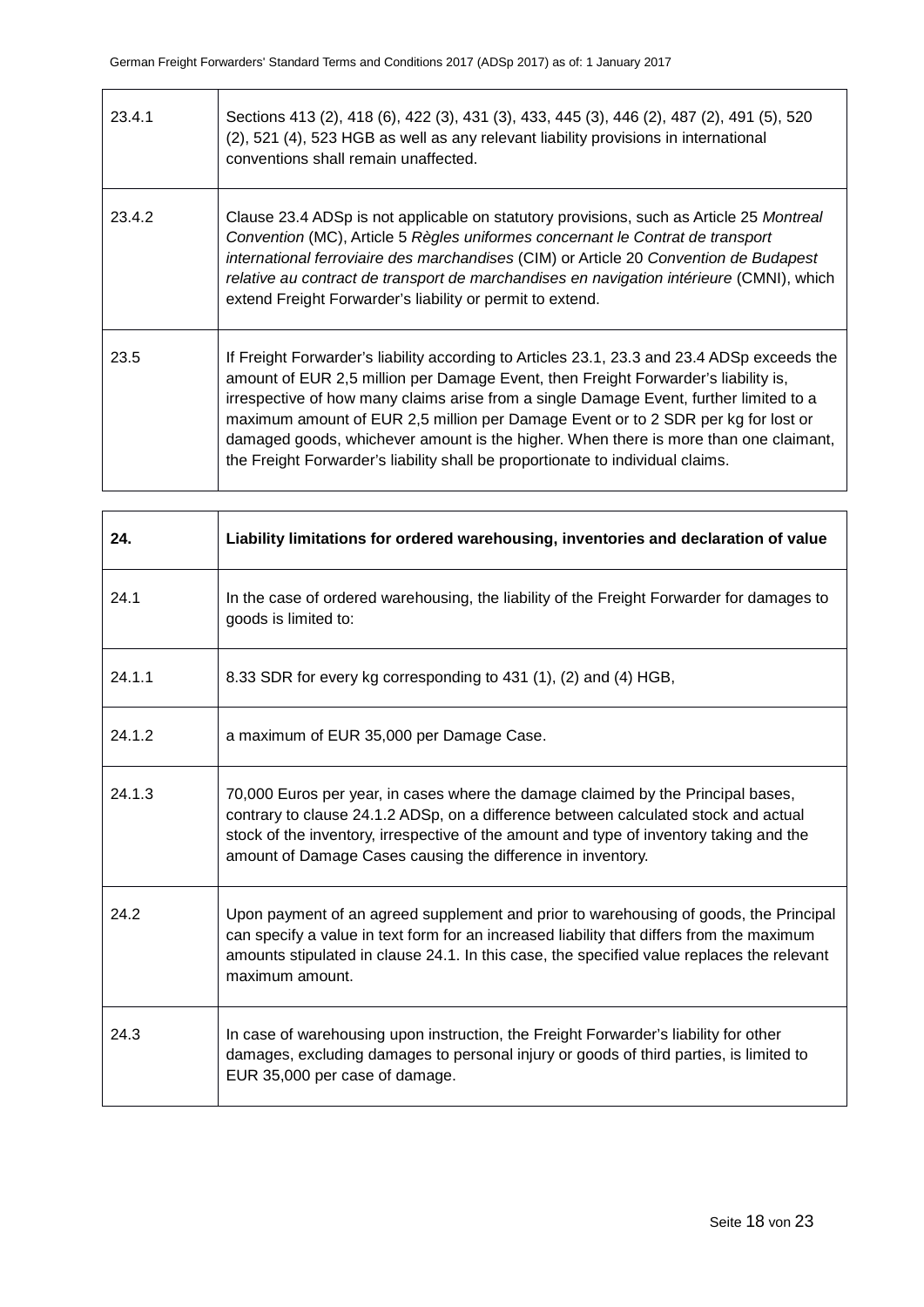T

| 24.4 | In case of warehousing upon instruction, but excluding personal injury or damages to<br>goods of third parties, the Freight Forwarder's liability is always limited to EUR 2,5 million<br>per Damage Event, irrespective of how many claims arise from a single Damage Event.<br>When there is more than one claimant, the Freight Forwarder's liability shall be<br>proportionate to individual claims. Clause 24.2 ADSp remains unaffected. |
|------|-----------------------------------------------------------------------------------------------------------------------------------------------------------------------------------------------------------------------------------------------------------------------------------------------------------------------------------------------------------------------------------------------------------------------------------------------|
|      |                                                                                                                                                                                                                                                                                                                                                                                                                                               |

| 25.    | Exclusion of liability for carriage of goods by sea and inland waterway<br>transportation                                                                                                                                                                                                                                                                                                                                                                                                                     |
|--------|---------------------------------------------------------------------------------------------------------------------------------------------------------------------------------------------------------------------------------------------------------------------------------------------------------------------------------------------------------------------------------------------------------------------------------------------------------------------------------------------------------------|
| 25.1   | In accordance with section 512 (2) No. 1 HGB, it is agreed that:                                                                                                                                                                                                                                                                                                                                                                                                                                              |
|        | The Freight Forwarder in its position as carrier is not responsible for any fault or neglect<br>on the part of its servants or of the ship's company, insofar as the corresponding damage<br>was caused in the course of steering or otherwise operating the ship, or was caused by<br>fire or explosion on board the ship and the measures taken were not predominantly for<br>the benefit of the cargo.                                                                                                     |
| 25.2   | According to Article 25 (2) CMNI it is agreed that the Freight Forwarder in its position as<br>carrier or actual carrier is not liable for damages:                                                                                                                                                                                                                                                                                                                                                           |
| 25.2.1 | caused by an act or omission by the master of the vessel, the pilot or any other person in<br>the service of the vessel, pusher or tower during navigation or in the formation or<br>dissolution of a pushed or towed convoy, provided that the Freight Forwarder complied<br>with the obligations set out for the crew in Article 3 (3) CMNI, unless the act or omission<br>results from an intention to cause damage or from reckless conduct with the knowledge<br>that such damage would probably result, |
| 25.2.2 | caused by fire or an explosion on board the vessel, where it is not possible to prove that<br>the fire or explosion resulted from a fault of the Freight Forwarder or the actual carrier or<br>their servants or agents or a defect of the vessel,                                                                                                                                                                                                                                                            |
| 25.2.3 | the defects existing prior to the voyage of his vessel or of a rented or chartered vessel if<br>he can prove that such defects could not have been detected prior to the start of the<br>voyage despite due diligence.                                                                                                                                                                                                                                                                                        |
| 25.3   | Clause 22.4 ADSp remains unaffected.                                                                                                                                                                                                                                                                                                                                                                                                                                                                          |

| 26. | <b>Non-contractual liability</b>                                                                                                                                                    |
|-----|-------------------------------------------------------------------------------------------------------------------------------------------------------------------------------------|
|     | In accordance with sections 434, 436 HGB, the above mentioned liability exclusions and<br>limitations also apply to non-contractual claims. Clause 23.4.1 ADSp applies accordingly. |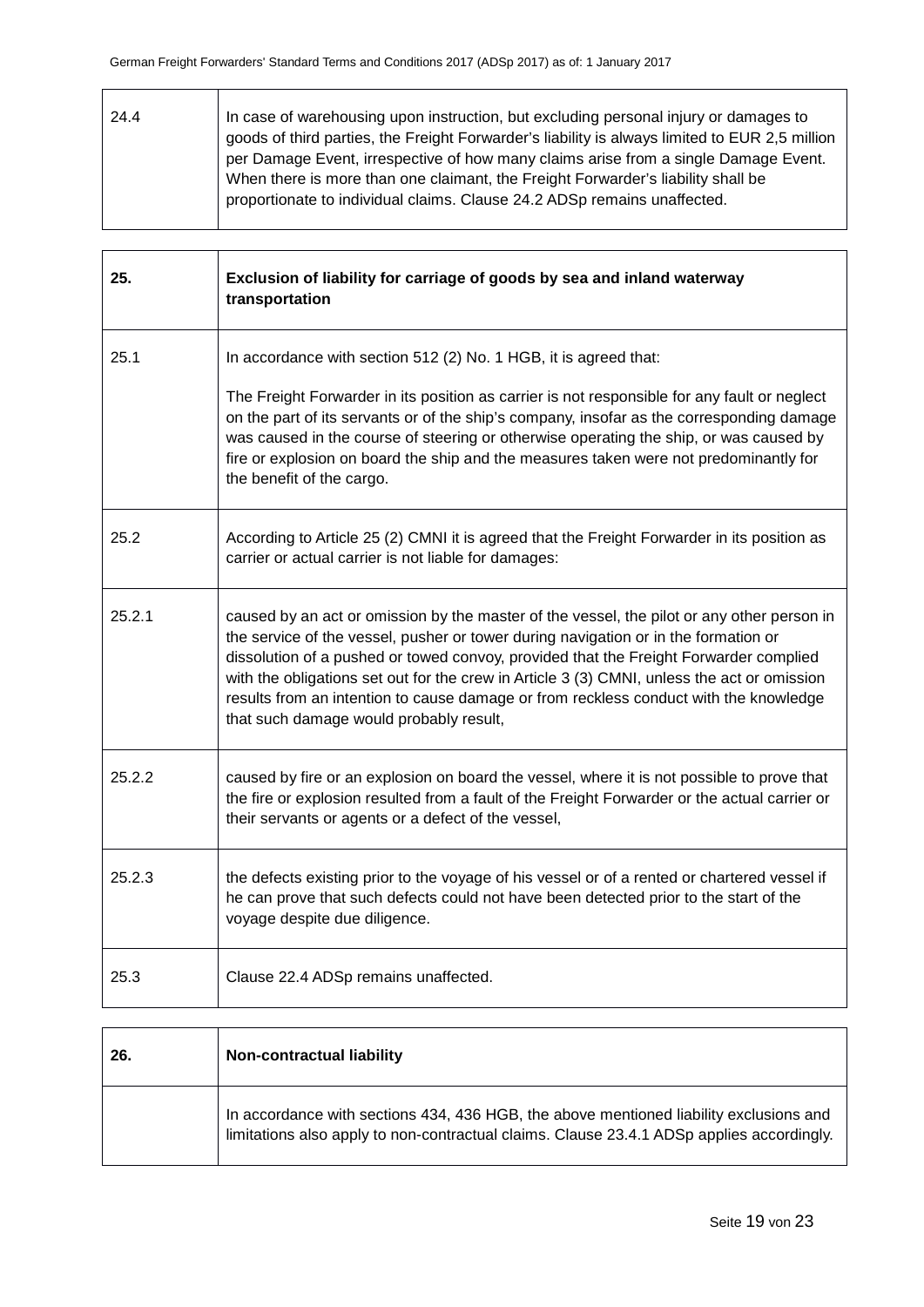| 27.    | <b>Qualified fault</b>                                                                                                                                                                                                                                          |
|--------|-----------------------------------------------------------------------------------------------------------------------------------------------------------------------------------------------------------------------------------------------------------------|
| 27.1   | Liability exclusions and limitations listed in clauses 22.2, 22.3, 23.3 and 23.4 in<br>conjunction with 23.5, 24 as well as 26 ADSp do not apply when the damage has been<br>caused by:                                                                         |
| 27.1.1 | intent or gross negligence of the Freight Forwarder or vicarious agents or                                                                                                                                                                                      |
| 27.1.2 | infringement of Material Contractual Obligations, whereby such claims are limited to<br>predictable and typical damages.                                                                                                                                        |
| 27.2   | Divergent from clause 27.1.2 ADSp, the liability limitations of clause 24.1 and 24.2 ADSp<br>only apply in case of gross negligent or intentional infringements of material contractual<br>duties.                                                              |
| 27.3   | Sections 435, 507 HGB remains applicable within their scope of application.                                                                                                                                                                                     |
| 27.3   | Clause 27.1 ADSp is not applicable on statutory provisions, such as Article 25 MC, Article<br>36 CIM or Article 20, 21 CMNI, which extend Freight Forwarder's liability, allows<br>extending or expanding the imputation of fault of servants or third parties. |

| 28.  | Liability insurance of the Freight Forwarder                                                                                                                                                                                                                                                                                                                                                                                                                                     |
|------|----------------------------------------------------------------------------------------------------------------------------------------------------------------------------------------------------------------------------------------------------------------------------------------------------------------------------------------------------------------------------------------------------------------------------------------------------------------------------------|
| 28.1 | The Freight Forwarder is obliged to purchase and maintain liability insurance at the usual<br>market conditions with an insurer of his choice that, as a minimum, covers the ordinary<br>liability amounts of its freight forwarding liability according to ADSp and statutory<br>provisions. The agreement of maximum insurance amounts per Damage Case, Damage<br>Event and year is permitted as well as the agreement of reasonable deductibles for the<br>Freight Forwarder. |
| 28.2 | Upon request, the Freight Forwarder is obliged to provide evidence of the liability insurance<br>and its validity by presentation of an insurance confirmation within a reasonable Time<br>Frame. In absence of such a presentation, the Principal is entitled to terminate the Freight<br>Forwarding Contract extraordinarily.                                                                                                                                                  |
| 28.3 | The Freight Forwarder is only entitled to rely on the liability limitations of the ADSp, when<br>the Freight Forwarder provides an appropriate insurance cover at the time of order.                                                                                                                                                                                                                                                                                             |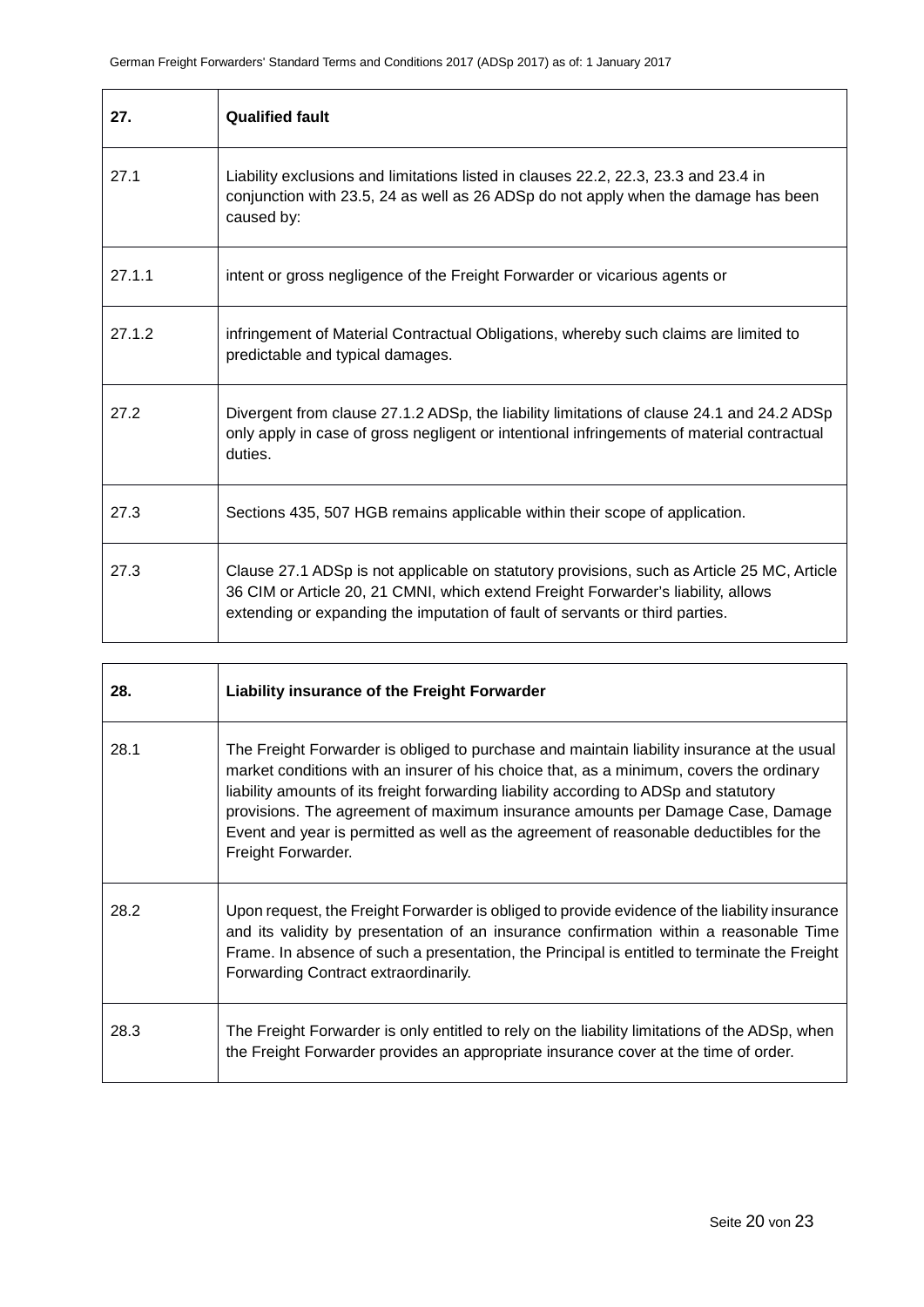| 29.  | <b>Liability of the Principal</b>                                                                                                                                                                                                                                                                                                                                     |
|------|-----------------------------------------------------------------------------------------------------------------------------------------------------------------------------------------------------------------------------------------------------------------------------------------------------------------------------------------------------------------------|
| 29.1 | The liability of the Principal pursuant to sections 414, 455, 468, and 488 HGB is limited to<br>EUR 200,000 per Damage Event.                                                                                                                                                                                                                                         |
| 29.2 | The aforementioned liability limitation does not apply in case of personal injuries, such as<br>injury of life, body and health, if the damage was caused by gross negligence or wilful<br>intent of the Principal or its vicarious agents, or infringement of Material Contractual<br>Obligations, whereas the latter is limited to predictable and typical damages. |

| 30.  | Applicable law, place of fulfilment, place of jurisdiction                                                                                                                                                                                                                                                                                                                                                                                                                                                                                                                                                                               |
|------|------------------------------------------------------------------------------------------------------------------------------------------------------------------------------------------------------------------------------------------------------------------------------------------------------------------------------------------------------------------------------------------------------------------------------------------------------------------------------------------------------------------------------------------------------------------------------------------------------------------------------------------|
| 0.1  | The legal relationship between the Freight Forwarder and Principal is governed by<br>German law.                                                                                                                                                                                                                                                                                                                                                                                                                                                                                                                                         |
| 30.2 | The place of fulfilment for all involved parties is the location of the Freight Forwarder's<br>branch office dealing with the order or the enquiry.                                                                                                                                                                                                                                                                                                                                                                                                                                                                                      |
| 30.3 | The place of jurisdiction for all disputes and all involved parties arising from the Freight<br>Forwarding Contract, an enquiry or in relation to it, is the location of the Principal or<br>Freight Forwarder's branch office dealing with the order or enquiry, as far as all these<br>parties are merchants. The aforementioned place of jurisdiction shall be deemed as an<br>additional place of jurisdiction pursuant to Article 31 CMR and Article 46 § 1 CIM, but not<br>in case of Article 39 CMR, Article 33 MC, Article 28 Convention for the Unification of<br>certain rules relating to international carriage by air (WC). |

| 31   | Confidentiality                                                                                                                                                                                                                                                                                                                                                                                                              |
|------|------------------------------------------------------------------------------------------------------------------------------------------------------------------------------------------------------------------------------------------------------------------------------------------------------------------------------------------------------------------------------------------------------------------------------|
| 31.1 | Contractual parties are obliged to maintain confidentiality regarding all unpublished<br>information received during the execution of the freight forwarding contract. This<br>information can only be used for the exclusive purpose of contract fulfilment. The parties<br>shall commit other legal persons with an equivalent confidentiality obligation, if these<br>legal persons are deployed for contract fulfilment. |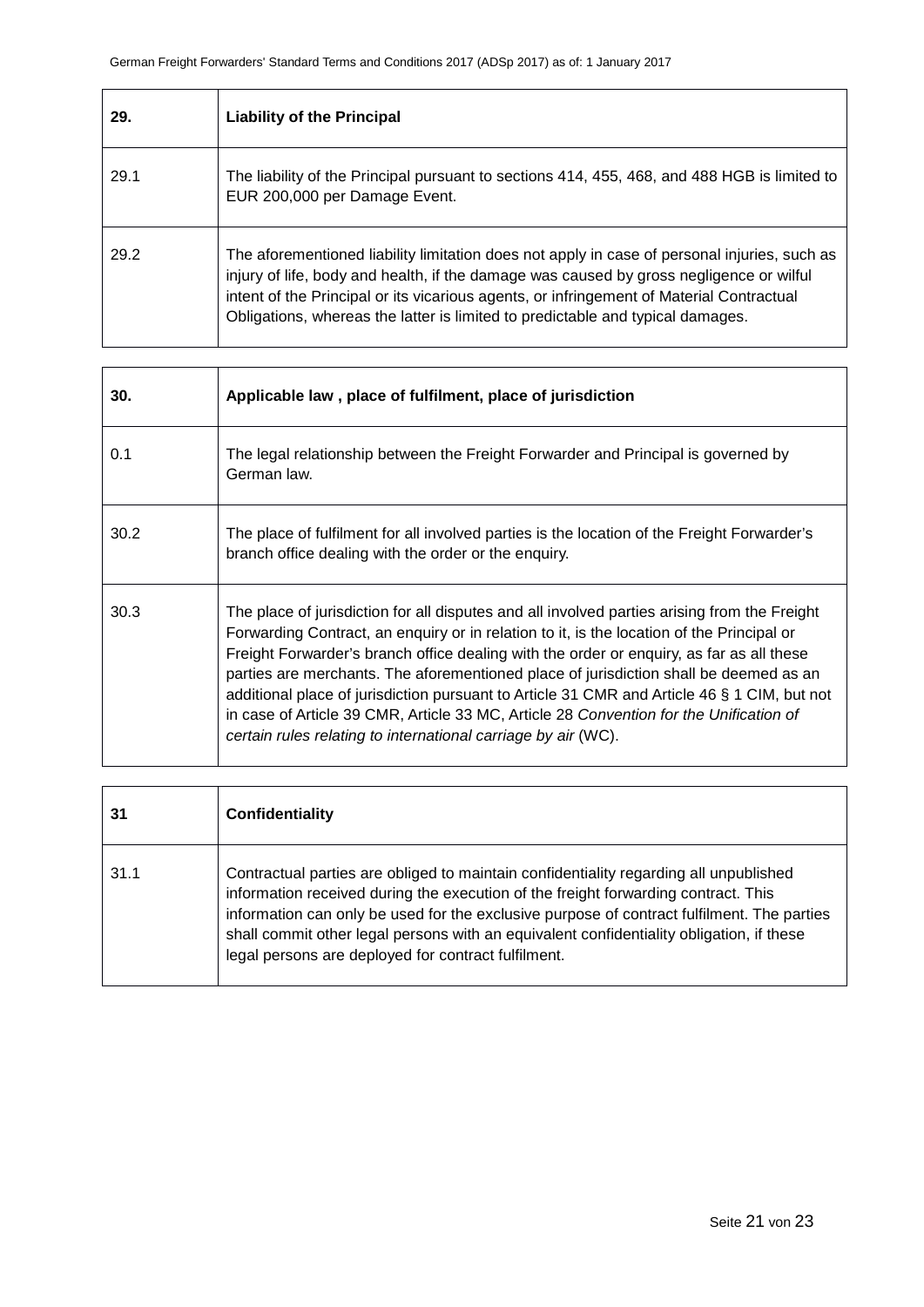| 32     | <b>Compliance</b>                                                                                                                                                                                                                                                                                                                                                                                                                                                                                                                     |
|--------|---------------------------------------------------------------------------------------------------------------------------------------------------------------------------------------------------------------------------------------------------------------------------------------------------------------------------------------------------------------------------------------------------------------------------------------------------------------------------------------------------------------------------------------|
| 32.1   | The Freight Forwarder shall comply with minimum wage provisions and minimum<br>conditions for workplaces and confirms the compliance in text form upon request of the<br>Principal. The Freight Forwarder indemnifies the Principal for its liability for minimum<br>wages, if the Freight Forwarder, its subcontractor or hirer during the course of fulfilment<br>of the Freight Forwarding Contract, does not pay the minimum wages and the Principal is<br>demanded to pay.                                                       |
| 32.2   | The Freight Forwarder shall ensure in case of transportation services, that its executing<br>subcontractor                                                                                                                                                                                                                                                                                                                                                                                                                            |
| 32.2.1 | possesses, within the scope of application of the Güterkraftverkehrsgesetz (GüKG), a<br>permission according to section 3 GüKG, an entitlement according to section 6 GüKG or<br>a community license or does not use such a permission, entitlement or license unlawfully.                                                                                                                                                                                                                                                            |
| 32.2.2 | deploys driving personnel, which comply with the requirements of section 7b (1)<br>sentence 1 GüKG, if applicable,                                                                                                                                                                                                                                                                                                                                                                                                                    |
| 32.2.3 | upon request provides all documents, which must be carried during transportation<br>according to statutory provisions, when the Principal or third parties must comply with<br>statutory controlling obligations,                                                                                                                                                                                                                                                                                                                     |
| 32.3   | In case of transportation, the Freight Forwarder or its executing subcontractor is obliged<br>to organise the activities of its driving personnel according to the compulsory working,<br>driving and recreation times. During the driving of Vehicles, alcohol and drugs are<br>generally prohibited.                                                                                                                                                                                                                                |
| 32.4   | Both contracting parties commit to carrying out their contractual duties and to act<br>according to the legal regulations covering their business and to support and obey the<br>principles of the United Nations Global Compact (UNGC), the United Nations Declaration<br>of Human Rights, and the Declaration of the International Labour Organization regarding<br>the 1998 Declaration on Fundamental Principles and Rights at Work, in accordance with<br>national laws and customs. In particular, both parties will commit to: |
| 32.4.1 | no child or forced labour,                                                                                                                                                                                                                                                                                                                                                                                                                                                                                                            |
| 32.4.2 | comply with the relevant national laws and regulations regarding working hours, wages,<br>salaries and to comply with any other obligations for employers,                                                                                                                                                                                                                                                                                                                                                                            |
| 32.4.3 | to comply with the current regulations on health and safety at work, and to provide a safe<br>and healthy workplace to ensure the health of employees and to avoid accidents, injuries<br>and work-related illness,                                                                                                                                                                                                                                                                                                                   |